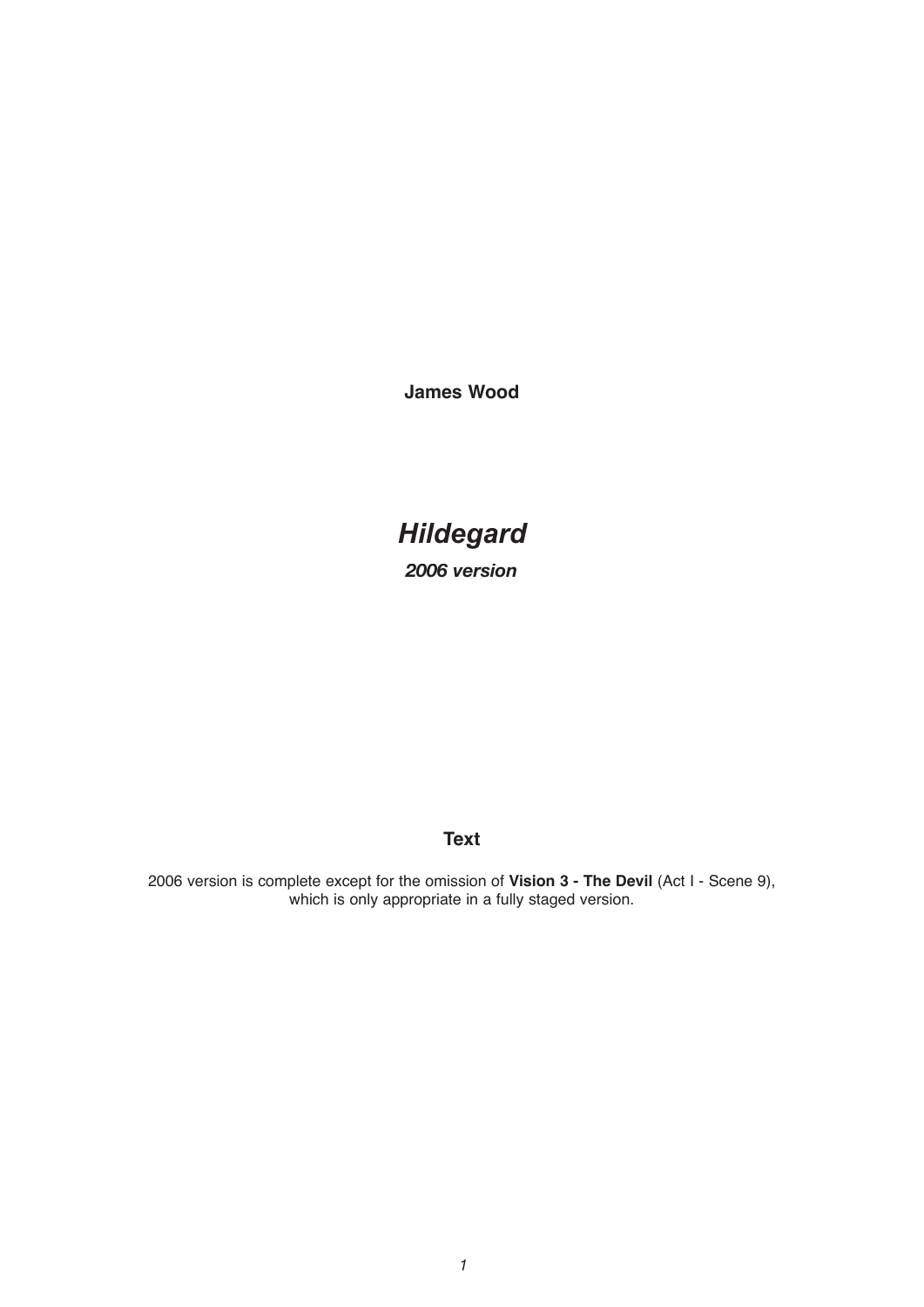#### **Notes:**

Texts in *CAPS:* from the *Lingua Ignota (Unbekannte Sprache, or Unknown Language)* (the language in which Hildegard claimed to have received her visions)

Source: *Wörterbuch der unbekannten Sprache (Lingua Ignota)*, translated into latin, Mittelhochdeutsch and Hochdeutsch by Dr. Marie-Louise Portmann and Alois Odermatt.

Latin texts in the Visions: from Hildegard's first book of Visions, *Scivias*, or "Know the Way"

*Ordo Virtutum* texts from Hildegard's *Ordo Virtutum*

Texts from the Letters to and from Hildegard: Source: *Hildegardis Bingensis epistolarium* (L. Van Acker): English translations by the composer

Biblical texts from: *The Order of the Burial of the Dead* (Act 1 - scenes 1 - 3) *The Order for the consecration of a church* (Act 2 - scenes 1) *Psalms of David The Revelation of St. John*

Other latin texts: *Veni ceator Spiritus:* Anon (9th Century) *O Jerusalem:* Sequence by Hildegard (Act 1 - scene 11 and Act 2 - scene 1) *Ave Generosa:* Sequence by Hildegard (Vision 5 - *Virginitas*) *Veni ad nos!* (Vision 4 - *Edifice of Salvation*) by the James Wood; latin translation by Peter Brown. *Locus iste* (Gradual for the Dedication of a Church)

James Wood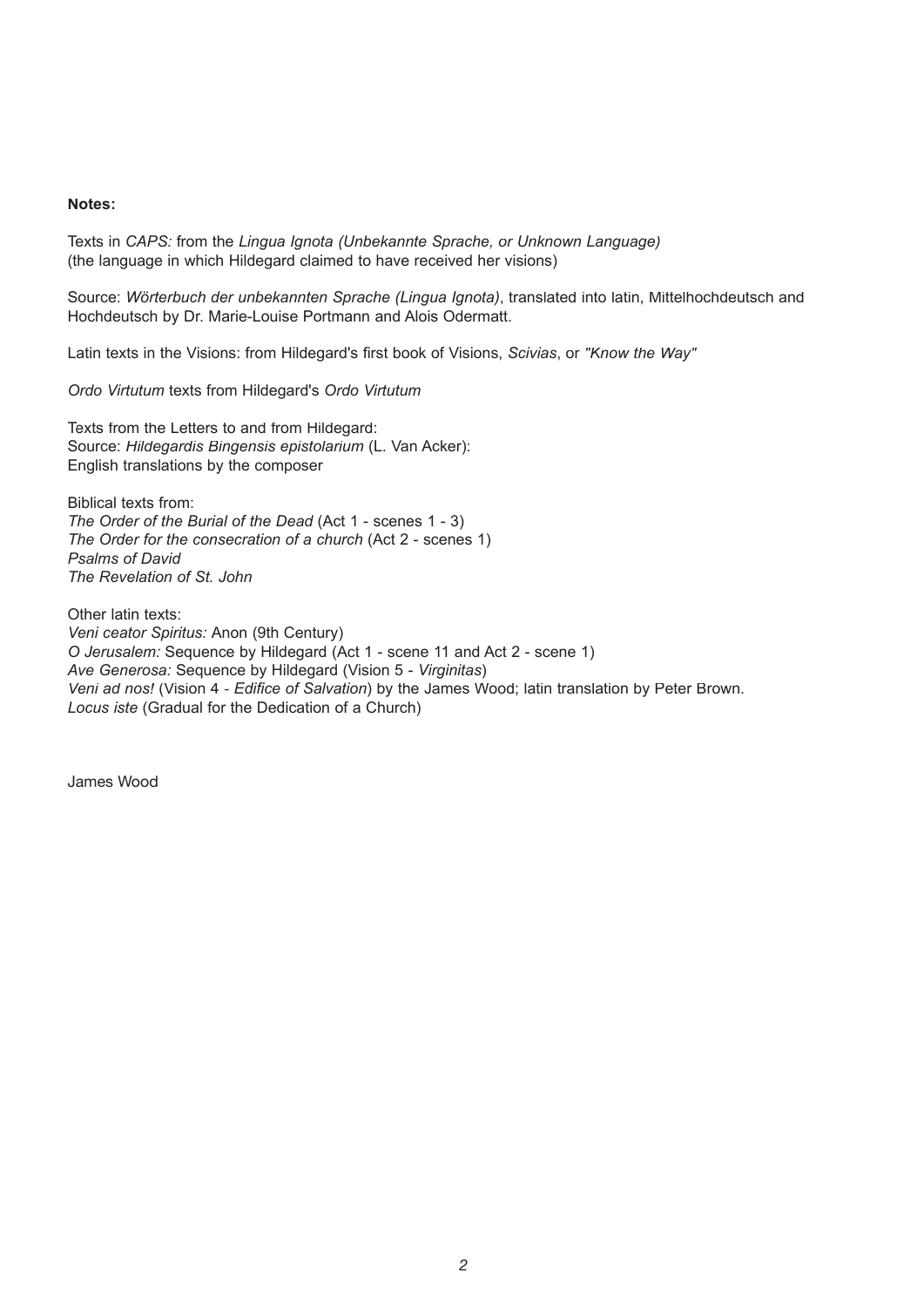#### **Admission of Hildegard Act 1 - scene 1**

### **Bishop Otto:**

Ego sum resurrectio et vita: qui credit in me, etiam mortuus fuerit, vivet: et omnis qui vivit et credit in me, non morietur in aeternum. (John:11:25)

### **Choir:**

Veni, creator Spiritus, Mentes tuorum visita, Imple superna gratia Quae tu creasti pectora:

### **Hildegard:**

Suscipe me, domine, secundum eloquium tuum, et vivam, et non confundas me ab exspectatione mea. (Ps. 119 (118): 116)

### **Choir:**

In paradisum deducant angeli, in tuo adventu suscipiant te martyres et perducant te in civitatem sanctam Jerusalem.

### **Hildegard:**

Haec requies mea in saeculum saeculi; Hic habitabo, quoniam elegi eam. (Ps. 132(131):14)

### **Bishop Otto:**

I am the resurrection and the life: whoever believes in me, though he were dead, will live: and all who live and believe in me shall never die.

### **Choir:**

Come, creator spirit, visit the souls of your devoted; with your divine grace fill the hearts which you have created.

### **Hildegard:**

Sustain me according to your word, so that I may live; and do not confound my expectations.

### **Choir:**

May angels lead you to paradise, may martyrs sustain you in your coming and lead you to the Holy City of Jerusalem.

### **Hildegard:**

Here will I stay forever; this is the home I have chosen.

#### **Hildegard contemplates alone in her cell Act 1 - scene 2**

### *Ordo virtutum*

### **Bishop Otto:**

Populus qui ambulabat in tenebris, vidit lucem magnam; habitantibus in regione umbrae mortis, lux orta est eis. (Is 9:2)

### **Virtutes:**

O infelix conscientia, o misera anima, quare abscondis faciem tuam coram creatore tuo?

### **Scientia Dei:**

Tu nescis, nec vides, nec sapis illum qui te constituit.

### **Anima illa**:

Deus creavit mundum: non facio illi iniuriam sed volo uti illo!

### **Strepitus Diaboli ad Animam illam:**

Fatue, fatue quid prodest tibi laborare? Respice mundum, et amplectetur te magno honore.

### **Virtutes:**

O plangens vox est hec maximi doloris! Ach, ach, [...] Luge, luge ergo in his, Innocentia, que in pudore bono integritatem non amisisti, et que avaritiam gutturis antiqui serpentis ibi non devorasti.

### **Bishop Otto:**

The people that walked in darkness have seen a great light: they that dwell in the land of the shadow of death, upon them has the light shined.

### **Virtues:**

Unhappy state of mind, oh poor Anima, why do you hide your face in the presence of your Creator?

### **Knowledge of God:**

You do not know or see or taste the One who has set you here.

**Soul:** (female soloist from choir) God created the world: I'm doing him no injury - I only want to enjoy it!

### **Devil, shouting at Soul:**

What use to you is toiling foolishly? Look to the world: it will embrace you with great honour.

#### **Virtues:**

Is this not a plangent voice of the greatest sorrow? Ah, [...] Mourn for this, mourn, Innocence, you who lost no perfection in your fair modesty, who did not devour greedily, with the belly of the serpent of old.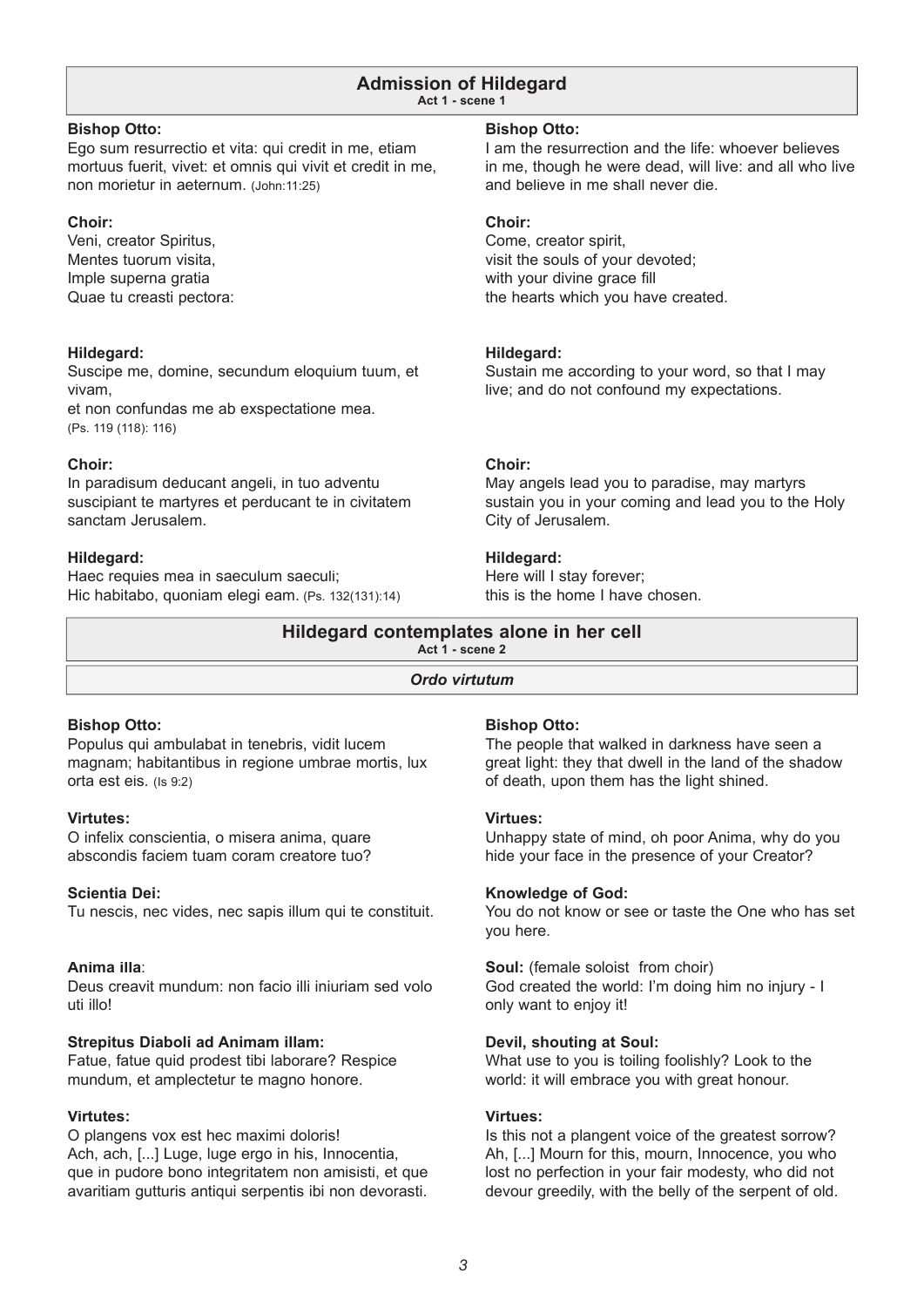#### **Admission of Richardis and Hiltrud Act 1 - scene 3**

**Bishop Otto:**

Vade, populus meus, intra in cubicula tua; claudia ostia tua super te, abscondere modicum ad momentum, donec pertranseat indignatio. (Is.26:20)

### **Choir:**

Qui Paraclitus diceris, Donum Dei altissimi, Fons vivus, ignis, caritas, Et spiritalis unctio.

### **Richardis and Hildtrud:**

Suscipe me secundum eloquium tuum, et vivam, et non confundas me ab exspectatione mea. (Ps. 119 (118): 116)

**Choir:** In paradisum deducant angeli;

**Hildegard:** Quo ibo a spiritu tuo? Et quo a facie tua refugiam?

**Richardis and Hiltrud:** Haec requies mea in saeculum saeculi;

**Hildegard:** Si ascendero in caelum, tu illic es; Si descendero in infernum, ades.

**Richardis and Hiltrud:** Hic habitabo, quoniam elegi eam. (Ps 132 (131):14)

**Bishop Otto:** Vivent mortui tui, interfecti mei resurgent.

### **Choir:**

Domine, probasti me, et cognovisti me; tu cognovisti sessionem meam et resurrectionem meam. Intellexisti cogitationes meas de longe:

semitam meam et funiculum meum investigasti; Et omnes vias meas praevidisti, Quia non est sermo in lingua mea. Ecce, Domine, tu cognovisti omnia, novissima et antigua. (Ps 139 (138):1)

### **Bishop Otto:**

Expergiscimini, et laudate, qui habitatis in pulvere, quia ros lucis ros tuus, et terram gigantum detrahes in ruinam.

### **Hildegard and other voices:**

Quo ibo a spiritu tuo? Et quo a facie tua refugiam? Si ascendero in caelum, tu illic es; Si descendero in infernum, ades. Si sumpsero pennas meas diluculo, Et habitavero in extremis maris, etenim, illuc manus tua deducet me, et tenebit me dextera tua.

#### **Bishop Otto:**

Come, my people, enter your chamber, close the door on yourselves: hide yourselves as it were for a little moment, until the indignation is past.

#### **Choir:**

You are called Comforter, gift of the highest God, found of life, fire, love, and spiritual unction.

#### **Richardis and Hildtrud:**

Sustain me according to your word, so that I may live; and do not confound my expectations.

#### **Choir:**

May angels lead you to paradise...

### **Hildegard:**

How can I go from your spirit? Where can I hide from your presence?

### **Richardis and Hiltrud:**

Here will I stay forever;

#### **Hildegard:**

If I go up into heaven you are there; If I go down to hell, you are there also.

#### **Richardis and Hiltrud:**

this is the home I have chosen.

#### **Bishop Otto:**

Your dead men shall live, together with my dead body they shall arise.

#### **Choir:**

O Lord, you have searched me out, and known me; you know my sitting down and my rising up,

you understand my thoughts long before; you investigate all my comings and goings; you forsee all my ways, even those not spoken about with my tongue. For behold, O Lord, you know everything, the newest and the oldest,

### **Bishop Otto:**

Awake and sing praises, you that dwell in the dust: for your dew is the dew of light, and the earth shall cast out the dead. (Is. 26.19)

### **Hildegard and other voices:**

How can I go from your spirit? Where can I hide from your presence? If I go up into heaven you are there; If I go down to hell, you are there also. If I grow my own wings and go to dwell in the remotest parts of the sea; even there shall your hand shall lead me, and your right hand shall hold me.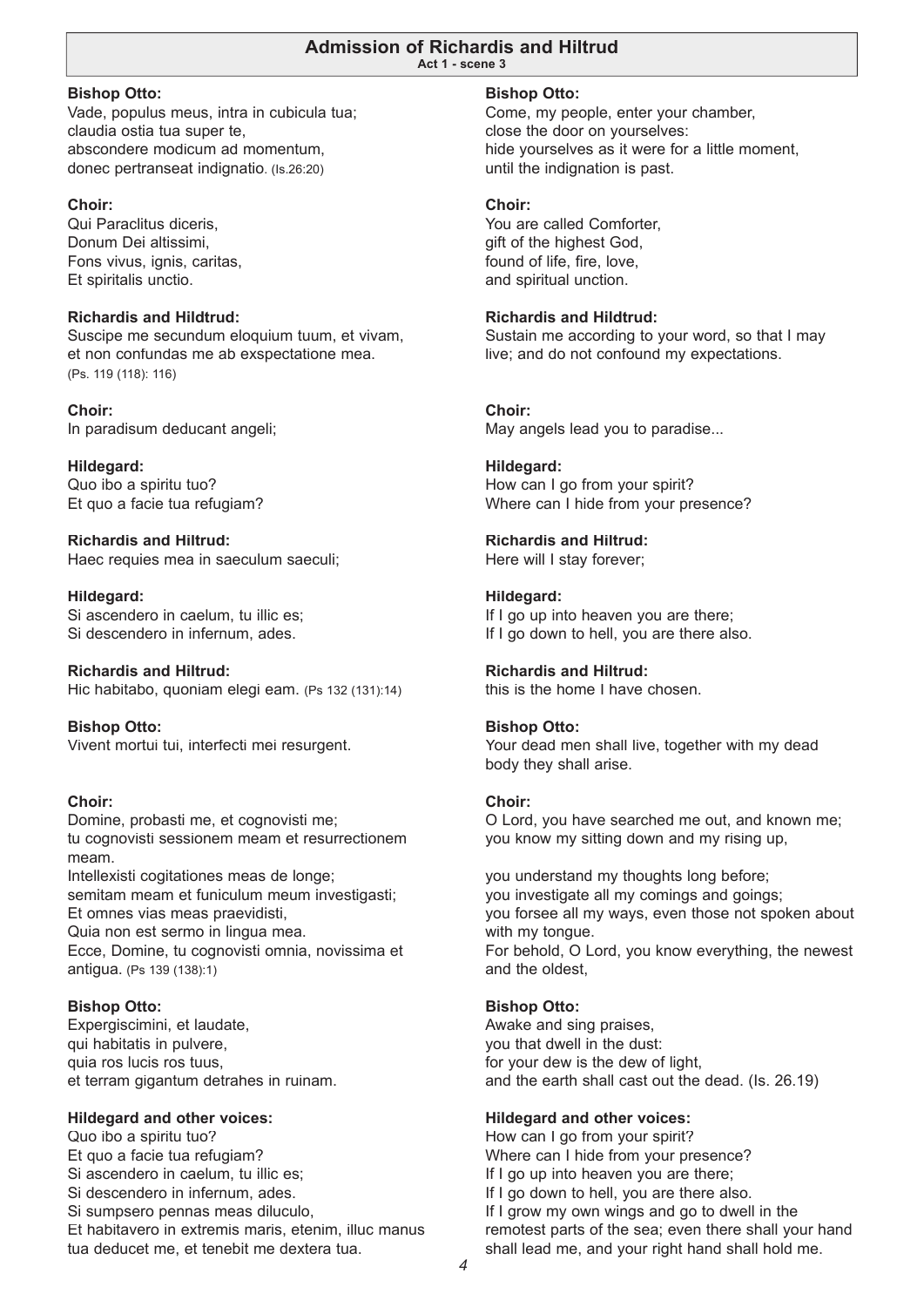| <b>The One Enthroned</b><br><b>VISION 1</b><br>Act 1 - scene 4 |                                                         |  |
|----------------------------------------------------------------|---------------------------------------------------------|--|
| Choir:                                                         | Choir:                                                  |  |
| Vidi quasi montem magnum ferreum colorem                       | I saw a great mountain the color of iron                |  |
| super ipsum quendam tantae claritatis sedentem,                | enthroned on it One of such great glory that it blinded |  |
| claritas ipsius visum meum reverberaret                        | my sight.                                               |  |
| LIMIX                                                          | Light                                                   |  |
| <b>ZUZIL</b>                                                   | Soft                                                    |  |
| <b>TONZIZ</b>                                                  | Shadow                                                  |  |
| De quo ab utraque parte sui lenis umbra velut ala              | On each side of him there extended a soft shadow,       |  |
| latitudinis et longitudinis extendebatur.                      | like a wing of wondrous breadth and length.             |  |
| LIMIX                                                          | Light                                                   |  |
| <b>ZAINZ</b>                                                   | Child                                                   |  |
| LUZEIA                                                         | Eyes                                                    |  |
| <b>TONZIZ</b>                                                  | Shadow                                                  |  |
| Et ante ipsum ad radicem eiusdem montis quaedam                | Before him, at the front of the mountain, stood an      |  |
| imago undique plena oculis stabat, cuius nullam                | image full of eyes on all sides, in which, because of   |  |
| humanam formam prae ipsis oculis discernere valebam,           | those eyes, I could discern no human form.              |  |
| <b>ZIMZIAL</b>                                                 | youngster                                               |  |
| <b>Voice of Hildegard:</b>                                     | <b>Voice of Hildegard:</b>                              |  |
| Et ante istam imago alia puerilis aetatis, pallida tunica      | In front of this image stood another, a child wearing a |  |
| sed albis calceamentis induta, super cuius caput               | tunic of subdued color but white shoes, upon whose      |  |
| tanta claritas de eodem super montem ipsum sedente             | head such glory descended from the One enthroned        |  |
| descendit ut faciem eius intueri non possem.                   | upon that mountain that I could not look at its face.   |  |
| Choir:                                                         | Choir:                                                  |  |

**Choir:** *ZAINZ ZIMZIAL DULSIELZ MILIZAMIZ HOIL INIMOIS TIZZIA*

Sed ab eodem qui super montem illum sedebat multae viventes scintillae exierunt, quae easdem imagines magna suavitate circumvolabant. In ipso autem monte quasi plurimae fenestellae videbantur, in quibus velut capita hominum quaedam pallida et quaedam alba apparuerunt.

Et ecce idem qui super montem illum sedebat fortissima et acutissima voce clamabat dicens:

*'O homo, quae fragilis es de pulvere terrae et cinis de cinere, clama et dic de introitu incorruptae salvationis, quatenus hi erudiantur qui medullam litterarum videntes eam nec dicere nec praedicare volunt, quia tepidi et hebetes ad conservandam iustitiam Dei sunt, quibus clausuram mysticorum resera quam ipsi timidi in abscondito agro sine fructu celant. Ergo in fontem abundantiae ita dilatare et ita in mystica eruditione effl ue, ut illi ab effusione irrigationis tuae concutiantur qui te propter praevaricationem Evae volunt contemptibilem esse. Nam tu acumen huius profunditatis ab homine non capis, sed a superno et tremendo iudice illud desuper* 

*youngster face image head man alb*

*child*

But from the One who sat enthroned upon that mountain many living sparks sprang forth, which flew very sweetly around the images. Also I perceived in this mountain many little windows, in which appeared human heads, some of subdued colors and some white.

And behold, He who was enthroned upon that mountain cried out in a strong, loud voice saying,

*"O human, who are fragile dust of the earth and ashes of ashes! Cry out and speak of the origin of pure salvation until those people are instructed, who, though they see the inmost contents of the Scriptures, do not wish to tell them or preach them, because they are luke-warm or sluggish in serving God's justice. Unlock for them the enclosure of myteries that they, timid as they are, conceal in a*  hidden or fruitless field. Burst forth into a fountain of abundance and overflow with mystical knowledge, *until they who now think you contemptible because*  of Eve's transgression are stirred up by the flood of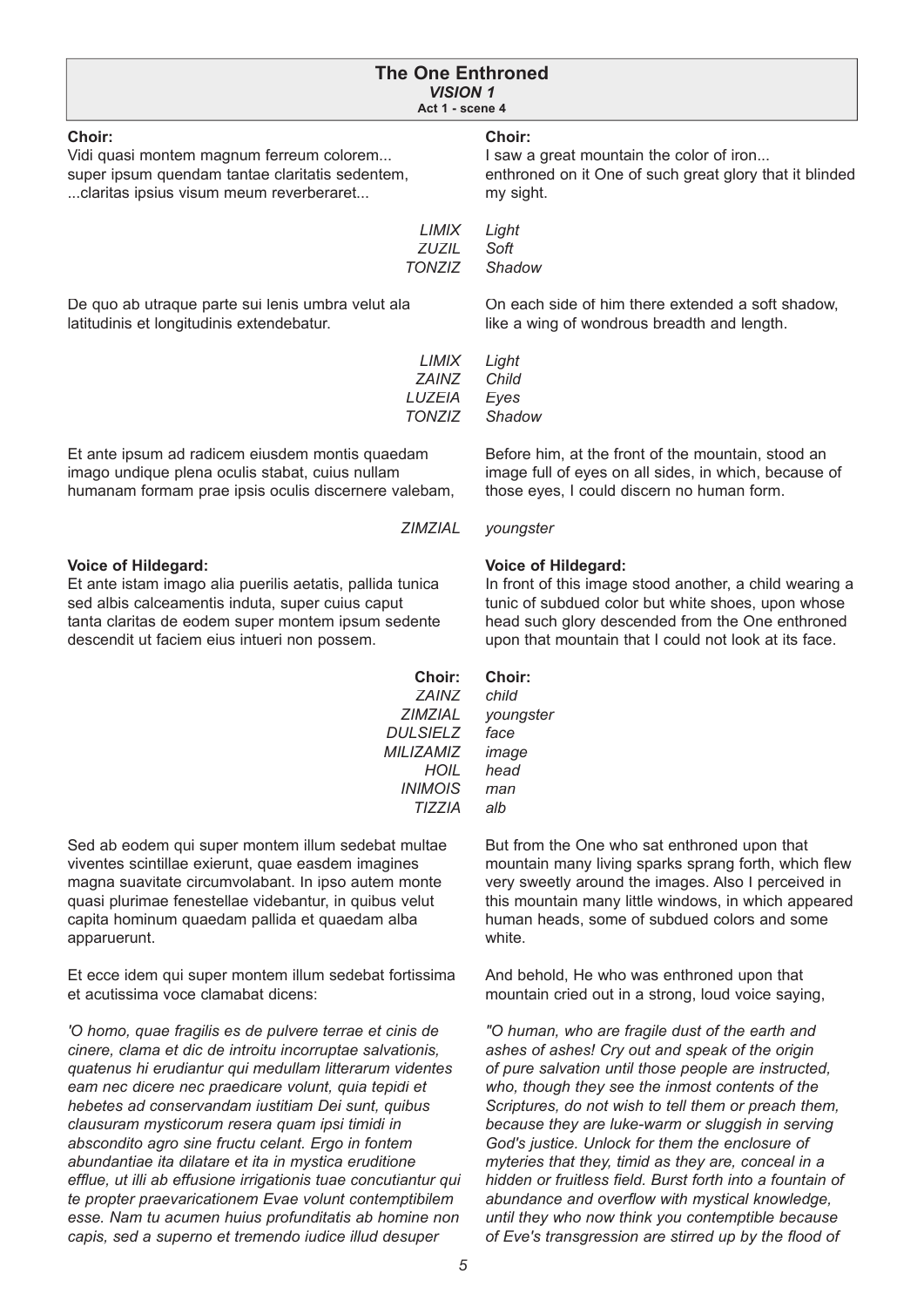*accipis, ubi praeclara luce haec serenitas inter lucentes fortiter lucebit.*

*Surge ergo, clama et dic quae tibi fortissima virtute divini auxilii manifestantur,* 

*FRENS*

*quoniam ille qui omnii creaturae suae potenter et benigne imperat, ipsum timentes et ipsi suavi dilectione in spiritu humilitatis famulantes claritate supernae illustrationis perfundit et ad gaudia aeternae visionis in via iustitiae perseverantes perducit.'*

*your irrigation. For you have received your profound insight not from humans, but from the lofty and tremendous Judge on high, where this calmness will shine strongly with glorious light among the shining ones.*

*"Arise therefore, cry out and tell what is shown to you by the strong power of God's help,* 

#### *whirlwind*

*for He Who rules every creature in might and kindness fl oods those who fear Him and serve Him in sweet love and humility with the glory of heavenly enlightenment and leads those who persevere in the way of justice to the joys of the Eternal Vision."*

### **1.5 Act 1 - scene 5 Hildegard suffers illnesses from fear of revealing visions**

#### *Ordo virtutum*

#### **Virtutes:**

**1.5**

O Timor...

#### **Diabolus:**

Euge! euge! quis est tantus timor? et quis est tantus amor?

**Virtutes:**

valde utilis es nobis:

#### **Diabolus:**

Ubi est pugnator, et ubi est remunerator? Vos nescitis quid colitis.

**Virtutes:** (ad Spes) O serena, speculata...

#### **Spes:**

Ego sum dulcis conspectrix viventis oculi, quam fallax torpor non decipit - unde vos, o tenebre, non potestis me obnubilare.

#### **Timor Dei:**

Ego Timor Dei vos felicissimas filias preparo, ut inspiciatis in deum vivum, et non pereatis.

#### **Fides:**

Ego Fides, speculum vite: venerabiles filie, venite ad me et ostendo vobis fontem salientem.

#### **Obedientia:**

Ego lucida Obedientia - venite ad me, pulcherrime filie, et reducam vos ad patriam et ad osculum regis.

#### **Virtutes:**

O Timor, valde utilis es nobis: O vivens vita, et O suavis consolatrix, tu mortifera mortis vincis et vidente oculo clausuram celi aperis.

## **Virtues:**

O Fear...

### **Devil:**

Bravo! Bravo! What is this great fear? and what is this great love?

#### **Virtues:**

you can help us greatly:

#### **Devil:**

Where is the champion? Where the prize-giver? You don't know what you are worshipping!

#### **Virtues** (to Spes)**:**

Oh serene one, mirror-like...

#### **Hope:**

I am the sweet beholder of the living eye, I whom no dissembling torpor can deceive. Darkness, you cannot cloud my gaze!

#### **Fear-of-God:**

I, Fear-of-God, can prepare blissful daughters to gaze upon the living God and not die of it.

#### **Faith:**

I am Faith, the mirror of life: worthy daughters, come to me and I shall show you the leaping fountain.

#### **Obedience:**

I am shining Obedience - come to me, lovely daughters, and I will lead you to your homeland and to the kiss of the King.

#### **Virtues:**

Oh Fear, you can help us greatly:

Living life, gentle, consolling one, you overcome the deadly shafts of death and with your seeing eye lay heaven's gate open.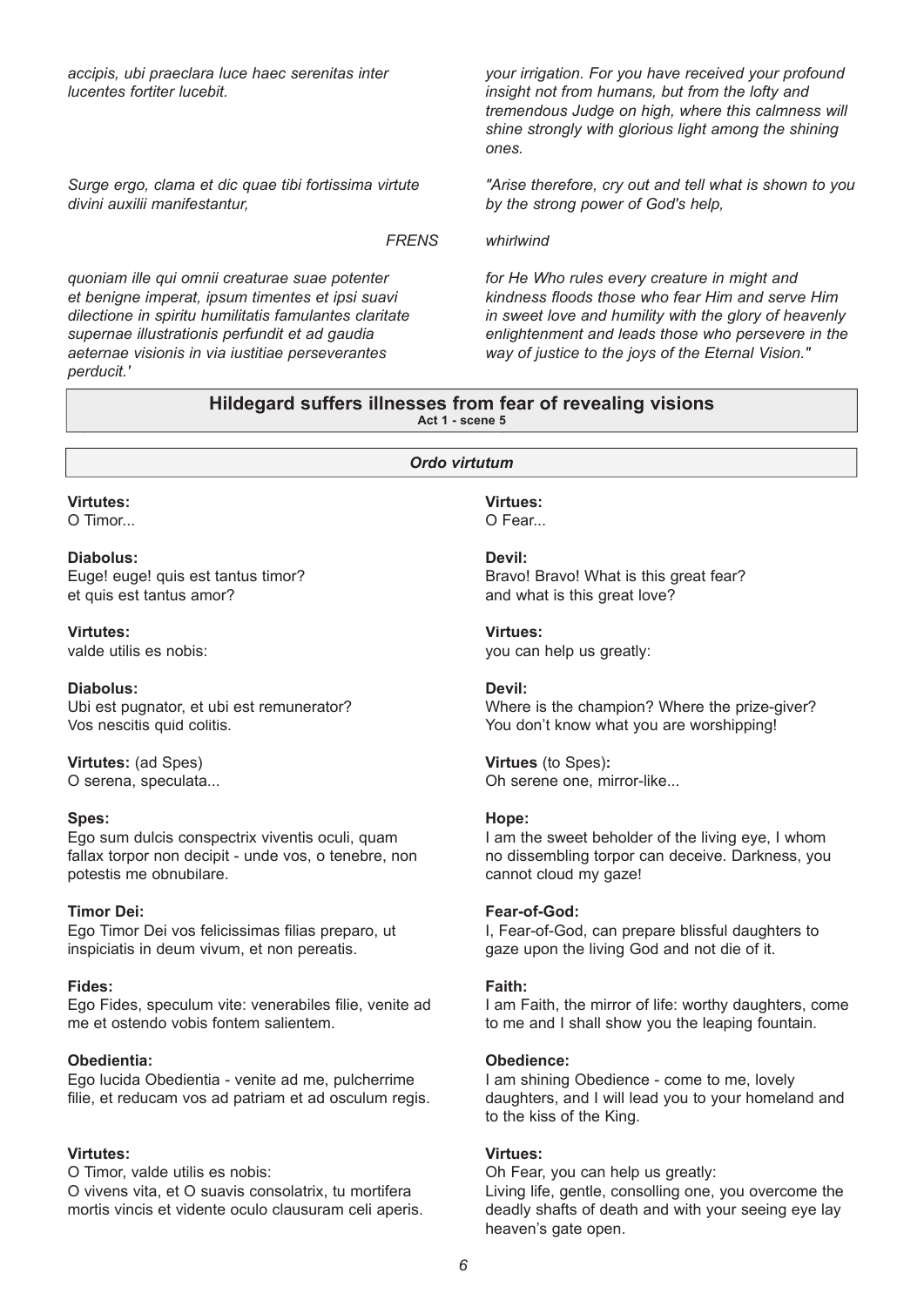#### **Hildegard seeks guidance Act 1 - scene 6**

### **Hildegard, to Pope Eugenius**

#### **Voice of Hildegard, to Pope Eugenius**

O pater, Eugeni.

*O father, Eugenius.*

Prepara scripturam hanc ad auditum me suscipientium, et fac illam viridem in suco suavis ... et radicem ramorum et volans folium ... et vives in eternum.

*prepare this writing for the hearing of those who support me; make it vigorous with the juice of sweet fruits, a root for the branches*  and a leaf to fly... *and you will have eternal life.*

O gentle father Eugenius, poor little creature that I am, I write to you here about a true, mystically inspired vision, which God has seen fit to reveal to me.

O illustrious father, through your delegates you have come to me, as God has preordained; you have seen some of my descriptions of true visions shown to me by the Living Light, and in your wisdom have embraced them.

Although much of this writing is finished, that same fire has never deserted me  $-$  it burns in my soul just as it has always done since my childhood. Therefore I send you these writings with all the true encouragement of God.

And my spirit desires that the Light of Light shine in you, so that your eyes may be purified and your spirit awakened to the work of this scripture; thereby your soul will be crowned, as is pleasing to God. For there are many people, wise in worldly matters but lacking in their own conviction, who disparage these writings and dismiss me, poor little creature formed from a rib and unversed in philosophical matters.

…

So He who is the Living Light says again to you: prepare this writing for the hearing of those who support me; make it vigorous with the juice of sweet fruits, a root for the branches and a leaf to fly in the face of the devil, and you will have eternal life. Beware of spurning these holy mysteries, whose destiny is inevitable - they lie hidden and have not yet been revealed. May the fragrance be sweet in you, and may you not grow weary on the straight way.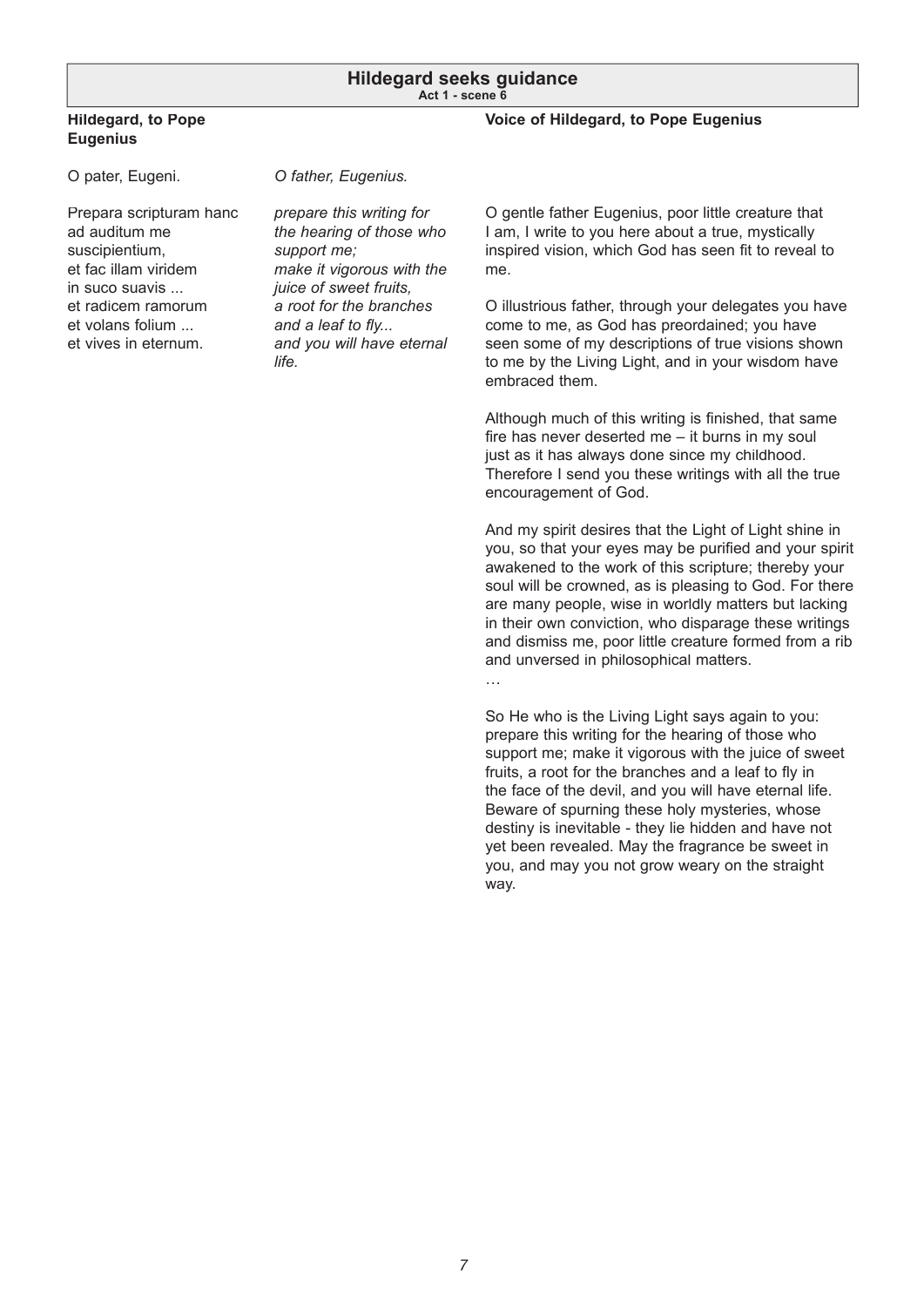#### **The Armies of Angels** *VISION 2* **Act 1 - scene 7**

#### **Pope Eugenius (reading aloud):**

Deinde vidi in altitudine caelestium secretorum duas acies supernorum spirituum multa claritate fulgentes,

**Choir:**

una acie...

*GLOSINZ*

#### **Pope Eugenius:**

...ita ut qui in una acie erant velut pennas in pectoribus suis habebant et facies ut facies hominum in se praetendebant, in quibus et vultus hominum quasi in pura aqua apparebant;

#### **Choir:**

una acie...

*AUIZEL, GLOSINZ LIMIX LIMIX, BANZIAZ, BURBEISCAL, DULSIELZ, INIMOIS, AIEGANZ, ISPARIZ*

#### **Pope Eugenius**:

et qui in acie alia fuerunt etiam in pectoribus suis quasi pennas habuerunt ...

> **Choir:** *BURBEISCAL, BANZIAZ*

**Pope Eugenius**: ...et facies ut facies hominum in se ostenderunt,...

> **Choir:** *DULSIELZ, INIMOIS*

#### **Pope Eugenius**:

...in quibus etiam imago Filii hominis velut in speculo fulgebat.

### **Choir:**

acie alia...

*MILIZAMIZ, SCIRIZIN, AIGONZ, GLOSINZ MILIZAMIZ, AIGONZ INIMOIS MILIZAMIZ, SCIRIZIN, AIEGANZ*

### **Pope Eugenius and men from the Choir:**

Hae autem acies alias quinque acies secundum modum coronae circumcinxerant.

> **Choir:** *DULSIELZ, INIMOIS, LIMIX, GLOSINZ LIMIX DULSIELZ INIMOIS*

#### **Pope Eugenius (reading aloud):**

Then I saw in the secret places in the heights of Heaven two armies of heavenly spirits who shone with great brightness.

#### **Choir:**

one army

*army*

#### **Pope Eugenius:**

Those in one of the armies had on their breasts wings, with forms like human forms in front of them, on which human features showed as if in clear water.

#### **Choir:**

one army

*water, army light light, feather, breast, face, man, angel, spirit*

#### **Pope Eugenius**:

Those in the second army also had wings on their breasts,...

**Choir:** *breast, feather*

### **Pope Eugenius**:

...which displayed forms like human forms,...

#### **Choir:**

*face, man*

#### **Pope Eugenius**:

...in which the image of the Son of Man shone as if in a mirror.

#### **Choir:**

in the other army...

*image, son, God, army image, God man image, son, angel*

#### **Pope Eugenius and men from the Choir:**

These armies were arrayed in the shape of a crown around five other armies.

**Choir:** *face, man, light, army light face man*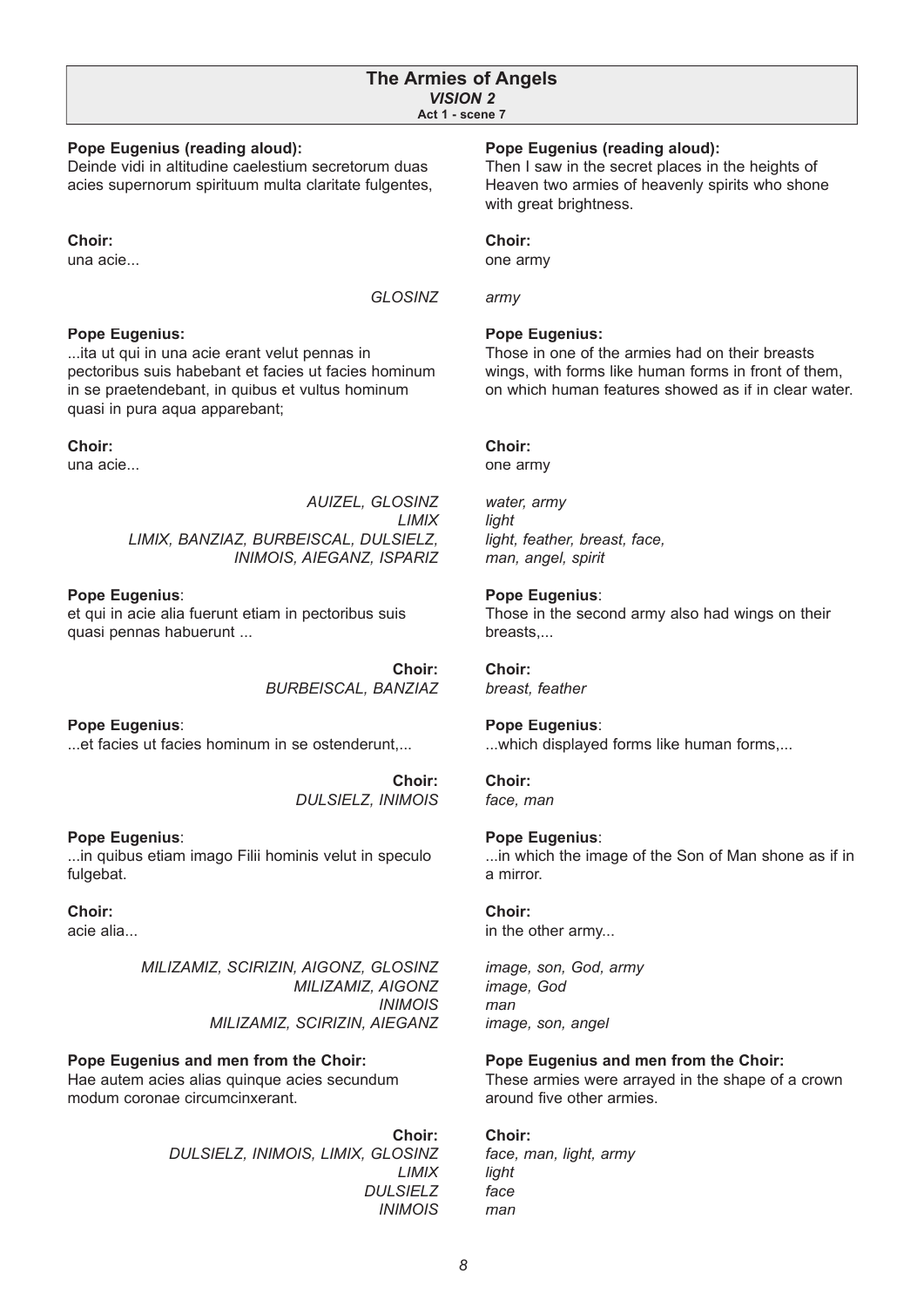qui vero in alia erant,...

**Choir:** *BURIZINDIZ, FLAGUR, SCURINZ, GLOSINZ LIMIX, BURIZINDIZ SCURINZ*

### **Men from the Choir:**

...et qui in alia ut album marmor ...

**Choir:** *HOIL, GLOSINZ BURIZINDIZ, KINCHZIA, KINCHSCALIS HOIL PHAMZIOLAZ KINCHZIA, KINCHSCALIS LIMIX*

### **Men from the Choir:**

...et qui in alia ...

**Choir:** *DULSIELZ, INIMOIS, FUSCAL, SCATIL, GLOSINZ HOIL, GALIZIMA FUSCAL INIMOIS SCATIL*

**Men from the Choir:** et qui in alia ... velut aurora rubebant.

> **Choir:** *LIMIX, MUMIZANZ, GLOSINZ MUMIZANZ LIMIX MUMIZAINZ*

**Men from the Choir:** Sed et acies istae alias duas etiam in modum coronae circumdederant.

una acie...

**Choir:** *LUZEIA, DULSIELZ, INIMOIS BANZIAZ, AIEGANZ, GLOSINZ LUZEIA BANZIAZ, AIEGANZ DULSIELZ, INIMOIS*

### **Men from the Choir:**

...et qui in alia...

**Choir:** *BURIZINDIZ SCURINZ, BANZIAZ, GLOSINZ, CRIZIA BURIZINDIZ, SCURINZ*

### **Men from the Choir:**

Those in the first of these five armies seemed to have...

#### **Choir:**

*fire, flame, flame, army light, fire fl ame*

### **Men from the Choir:**

...those in the third had the appearance of white marble...

### **Choir:**

*head, army fi re, candle, candle-holder head candle candle, candle-holder light*

### **Men from the Choir:**

...those in the fourth...

### **Choir:**

*face, man, foot, tunic, army head, helmet foot man tunic*

### **Men from the Choir:**

and those in the fifth ... shone red like the dawn.

### **Choir:**

*light, morning, army morning light morning*

### **Men from the Choir:**

But these armies were also arrayed like a crown around two others.

Those in the first...

### **Choir:**

*eyes, face, man feather, angel, army eyes feather, angel face, man*

### **Men from the Choir:**

...and those in the second...

### **Choir:**

*fi re fl ame, feather, army, church fire, flame*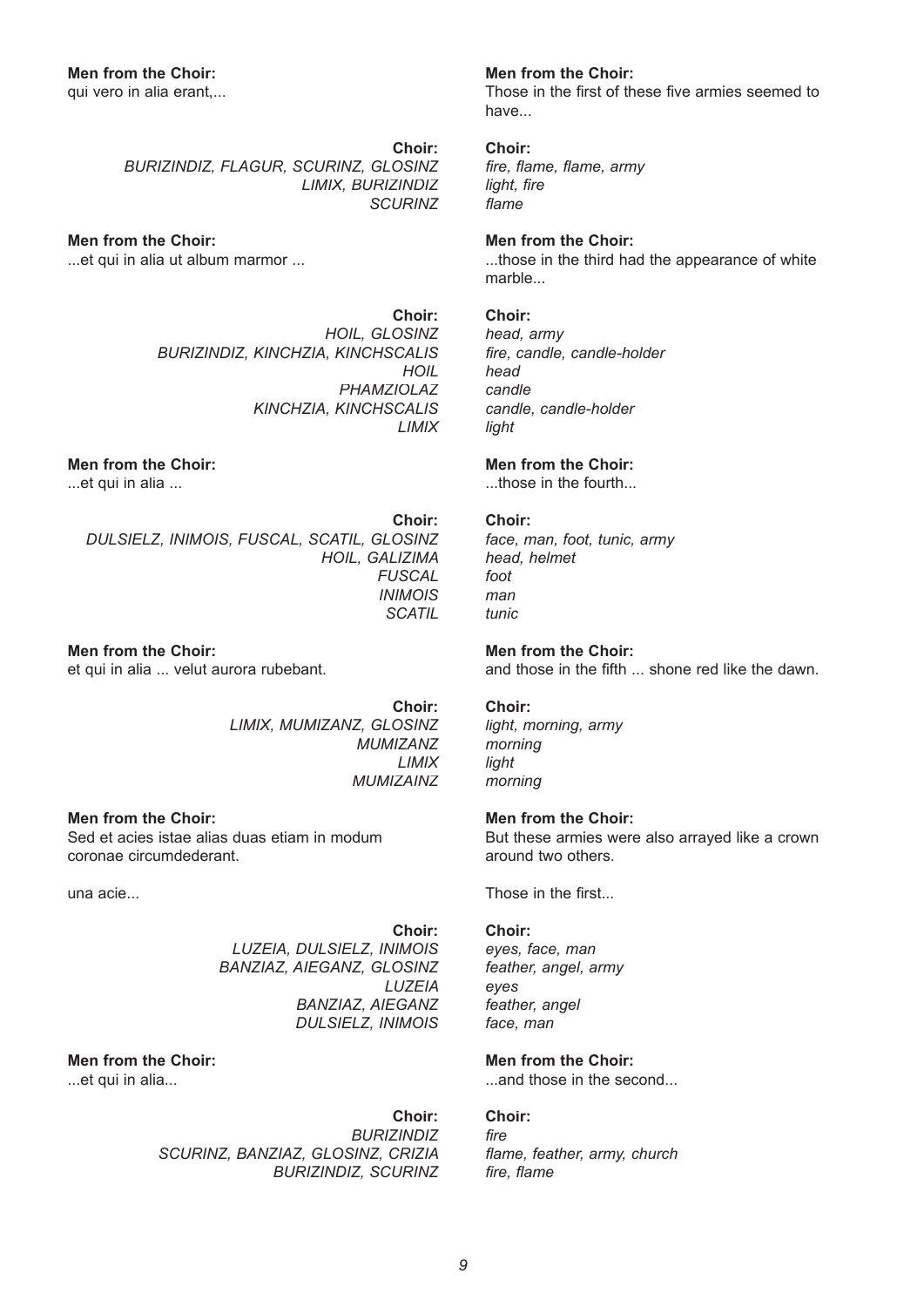#### **Men from the Choir:**

Et hae acies omnes in omni genere musicorum mirabilibus vocibus miracula illa resonabant quae Deus in beatis animabus operatur,....

> **Choir:** *AIGONZ, CRIZIA*

#### **Men from the Choir:**

...per quae Deum magnifice glorificabant.

**Choir:** *LIMIX BANZIAZ, AIEGANZ LUZEIA*

### **Men from the Choir:**

And all these armies were singing with marvellous voices all kinds of music about the wonders that God works in blessed souls,...

**Choir:**

*God, church*

### **Men from the Choir:**

...and by this God was magnificently glorified.

**Choir:** *light feather, angel eyes*

#### **Hildegard defends herself against accusations of unorthodox practices Act 1 - scene 8**

#### **Voice of Mistress Tengswich, to Hildegard:**

To Hildegard, leader of the brides of Christ, from Tengswich, elected Superior of the sisters at Andernach, praying that she may one day be joined with the highest order of heavenly spirits.

Word of your highly esteemed saintliness has spread far and wide, and we have heard wondrous tales of your extraordinary piety. Indeed we have also learned from a number of people that an angel from above reveals arcane, heavenly secrets for you to set down in writing and interpret.

On the other hand we have also become aware of some unusual customs that you practice. They say that on feast days your virgins stand in church singing and playing the cithara with unbound hair, and decked out with dazzling white silk robes, so long that they touch the ground. Furthermore we hear that they wear on their heads crowns of gold filigree, with crosses inserted on the sides and back, and a figure of the Lamb fetchingly woven on the front, and that their fingers are adorned with gold rings. All this they do despite the express prohibition of that first shepherd of the Church who warns us in his letters: *"let women carry themselves with modesty, not with plaited hair, nor gold, nor pearls, nor precious clothes".* Moreover, what seems to us no less remarkable is that you admit into your community only those of noble birth, and that any who are descended from ordinary or less wealthy families you utterly reject.

Truly indeed, O most worthy bride of Christ, the unorthodox nature of your customs strikes us with no little amazement, and far exceeds our comprehension. Accordingly, we poor little creatures heartily rejoice for you; but with all the respect that is due to your saintly ambition, we nevertheless deeply and earnestly beseech you, with all the authority that such piety upholds, to write back to us with an explanation as soon as possible.

Farewell, and may you remember us in your prayers.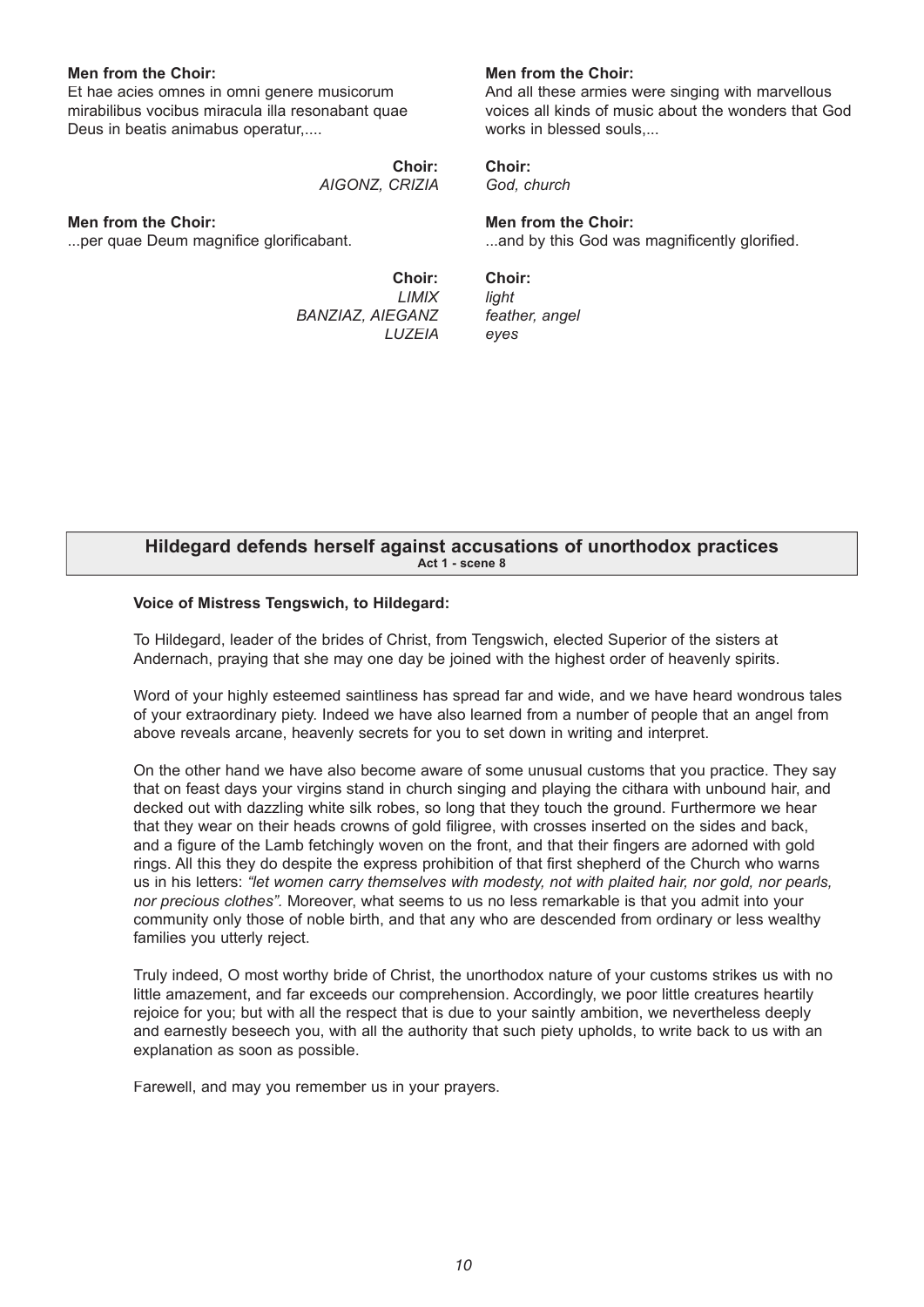#### **Hildegard, to a congregation of nuns:**

| Fons vivus dicit:       | The living fountain says:   |
|-------------------------|-----------------------------|
| O quam mira             | O, woman, what a            |
| res es                  | wonderful thing you are!    |
| Terra sudat viriditatem | The earth sweats with the   |
| graminis                | very greenness of the grass |
| O quam mira             | O, woman, what a            |
| res es.                 | wonderful thing you are!    |
| que in sole             | You have placed your        |
| fundamentum posuisti    | foundations in the sun.     |
| et inde terram          | and from there have         |
| superasti!              | conquered the world!        |
| Audi.                   | Hear me!                    |

#### **Voice of Hildegard, to a congregation of nuns:**

The living fountain says: let a woman lie hidden within her chamber, shrouded in modesty, for the serpent breathed on her great danger of dreadful wantonness. But why? The form of woman shone and glowed in that primal root, in which she was formed, and from which all creatures were born.

O, woman, what a wonderful thing you are! You have placed your foundations in the sun, and from there have conquered the world!

The earth sweats with the very greenness of the grass, until winter conquers it.

And as winter ravages the earth and carries off the beauty of its blossom, the earth covers over that greenness, thereby disguising any sign of drought. In a similar way, a married woman should not indulge in vanity, adorning her hair with crowns or other golden ornaments, unless her husband so wishes, and even then, only with due modesty.

But these rules do not extend to a virgin; for she stands within the simplicity and integrity of paradise in all its beauty, never appearing to wither, and always remaining in the full vitality of a young flower. A virgin is not required to conceal the freshness of her hair – she covers herself only of her own free will and through great humility, just as a person naturally hides the beauty of their soul, lest the arrogant hawk snatch it away.

Virgins are joined together in the sanctity of the Holy Spirit and in the dawn of virginity, and so it is fitting that they be brought before the high priest like an offering to God. It is for this reason that it is proper, through this license and through the revelation of the mystical breath of the finger of God, that a virgin decks herself in clothes of dazzling white, as a shining symbol of her betrothal to Christ.

Furthermore God keeps all people under close scrutiny, lest a lower order rise above a higher one, as Satan and the first man did when they tried to fly higher than they had been placed. And what rational person would bring together all his animals – oxen, asses, sheep and young goats – haphazardly into a single stable?

For the same reason let there be discrimination in these matters, lest diverse people, all herded together, become divided whether through pride or disgrace, and especially lest those of honest character become defiled, as higher orders fall, lower orders rise, and one by one they tear each apart through hatred.

It is clear to see that God distinguishes between people on earth just as he does in heaven between angels, archangels, thrones, dominations, cherubim and seraphim. All are loved by God, but they are not equal in rank.

These words come from the Living Light, and not from any man. Whoever hears them, may they see, and may they believe where they come from.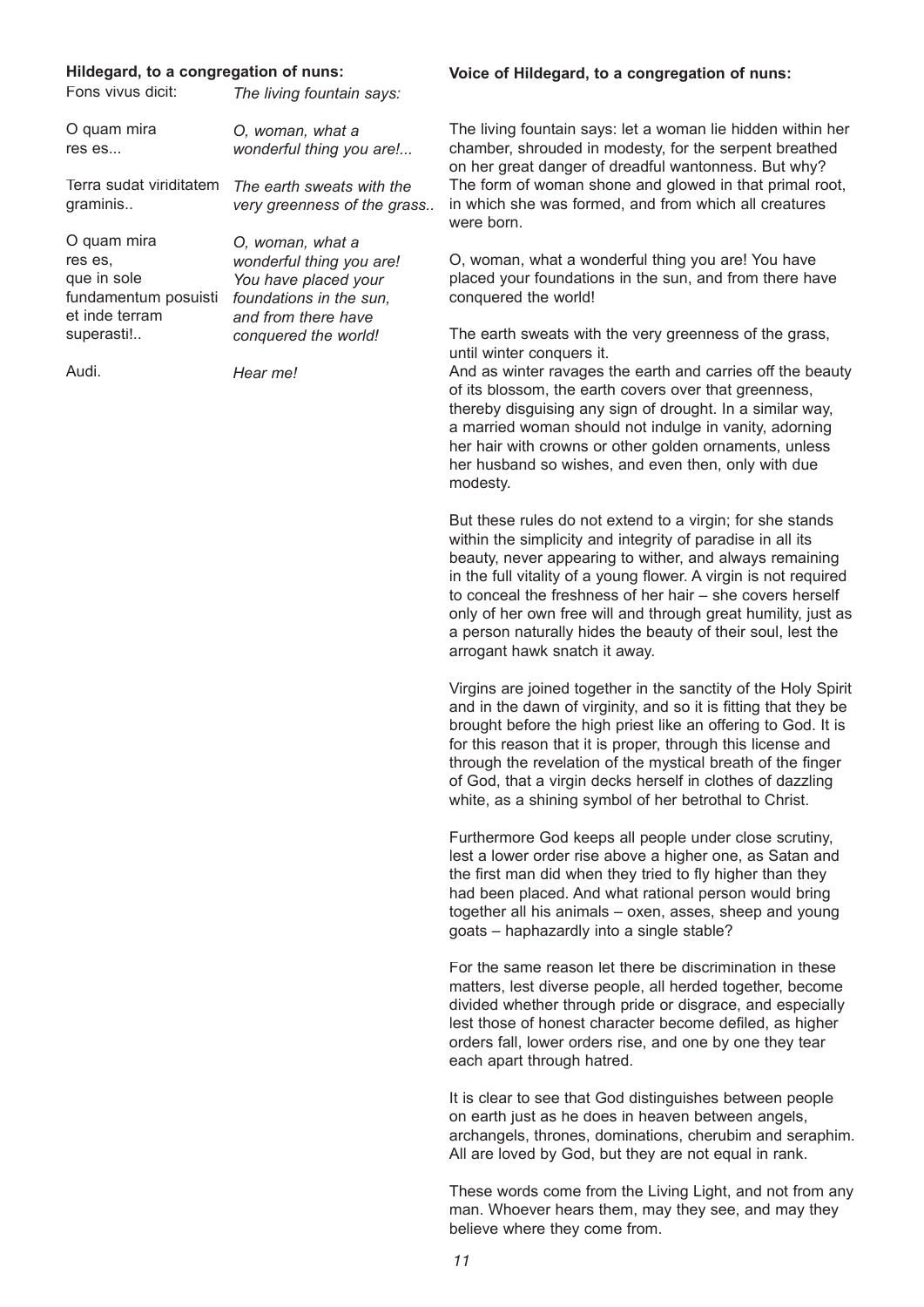#### **Edifice of Salvation** *VISION 4* **Act 1 - scene 10**

#### **Choir:** Veni ad nos!

### **Hildegard:**

Heu, heu!

Demonstratus est mihi per spiritum locus, ubi Naha fluvius Rheno confluit, videlicet collis a priscis diebus sancto Roberto confessori ex nomine adtitulatus. (adapted from Vita S. Hildegardis, by Peter Brown)

### **Choir:**

Veni ad nos! Inspira nos!

### **Hildegard:**

Hunc locum ego paupercula forma elegi, quem non corporalibus oculis, verum intima visione cognovi (adapted from Vita S. Hildegardis, by Peter Brown)

Deinde vidi intra ambitum circuli quasi montem magnum.

Et super ipsum montem stabat velut quoddam aedificium quadrangulum, ad similitudinem urbis quadrangulae factum, aliquantulumque in obliquum positum, ita quod eius angulus unus respiciebat ad orientem et alius ad occidentem, et unus ad septemtrionem et alius ad meridiem. (Scivias)

### **Choir:**

Veni ad nos, Tange nos, Inspira nos, Dirige nos

### **Hildegard:**

Idem autem aedificium in circuitu suo murum unum duorum generum habebat, quorum genus unum erat quasi splendor lucidus ut lux diei est, et alterum quasi compaginatio lapidum (...)

Latitudo autem inter ipsum aedificium et splendorem ex praedicto circulo se in profundum abyssi extendentem erat in vertice orientalis anguli unius palmi, alibi autem, id est in septemtrionali et in occidentali atque in meridiana parte, tanta undique erat latitudo inter idem aedificium et eundem splendorem, ut eius amplitudinem nullo modo comprehendere possem.

### **Choir:**

Come to us!

### **Hildegard:**

Heu, heu!

### **Voice of Hildegard:**

I have been shown by the Holy Spirit that place where the Nahe flows into the Rhine, namely the hill which earlier received its name from Blessed Confessor Rupert.

### **Choir:**

Come to us, Inspire us!

### **Hildegard:**

I, poor little woman that I am, have chosen this place; I have not seen it with bodily eyes but in an inner vision.

Then I saw within the circumference of the circle a great mountain.

And on that mountain stood a four-sided building, formed in the likeness of a four-walled city; it was placed at an angle, so that one of its corners faced the East, one faced the West, one the North and one the South. (...) (Scivias)

### **Choir:**

Come to us, Touch us, Inspire us, Guide us,

### **Hildegard:**

The building had one wall around it, but made of two materials: One was a shining light like the light of the sky, and the other was stones joined together.(...)

And between the building and the light of the circle, which extended from the height to the abyss, at the top of the east corner there was only a palm's breadth; but at the north and west and south corners, the breadth of separation between the building and the light was so great that I could not grasp its extent.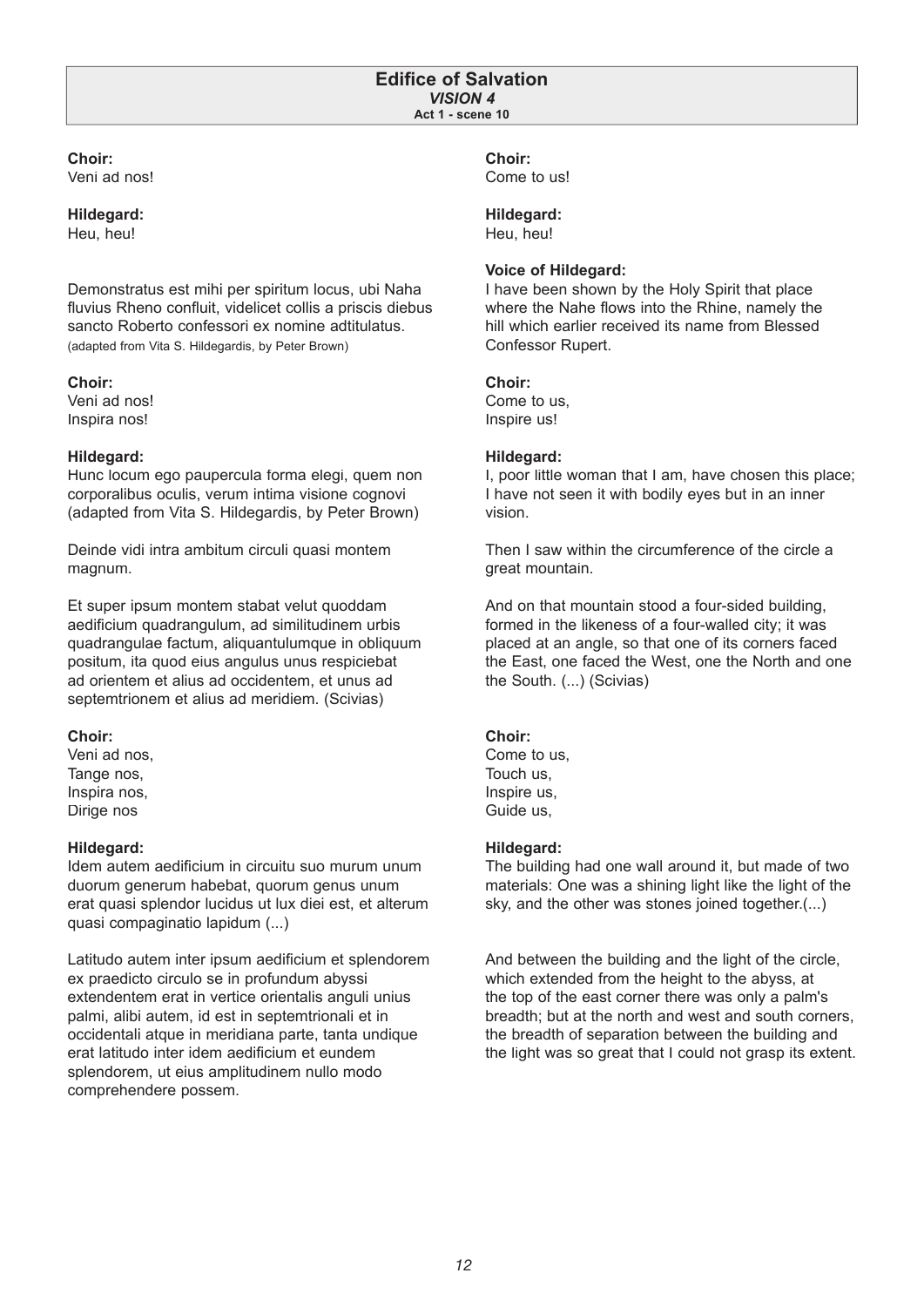### **Monk Arnold:**

Quid facis, aut quo vadis? Tu amplexata es me ... sed nunc in reversione tua confundis me. Ego autem pugna mea deiectam reducam te. (Adapted from *Ordo virtutum, #40*, by Peter Brown)

#### **Choir:**

O beatissima Hildegardis, a Deo electa, Veni ad nos, Tange nos, Inspira nos, Dirige nos, Incende nos, Succurre nobis, Veni, edificium strue ad salutem nostram, ut gloriam sanctitatis tue per quattuor terre angulos hymnis celestibus resonemus. (James Wood, translated to Latin by Peter Brown)

### **Monk Arnold:** (alias Devil)

What are you doing and where are you going? You were in my embrace... yet now you are going back, defying me - but I shall fight you and bring you back. (Adapted from *Ordo virtutum, #40*, by Peter Brown)

#### **Choir:**

O most blessed Hildegard, chosen woman of God, Come to us, Touch us, Inspire us, Guide us, Enflame us; Help us: Come: build us an edifice for our salvation so that we may evermore resonate the glory of your divine estate in celestial hymns throughout all four corners of the earth.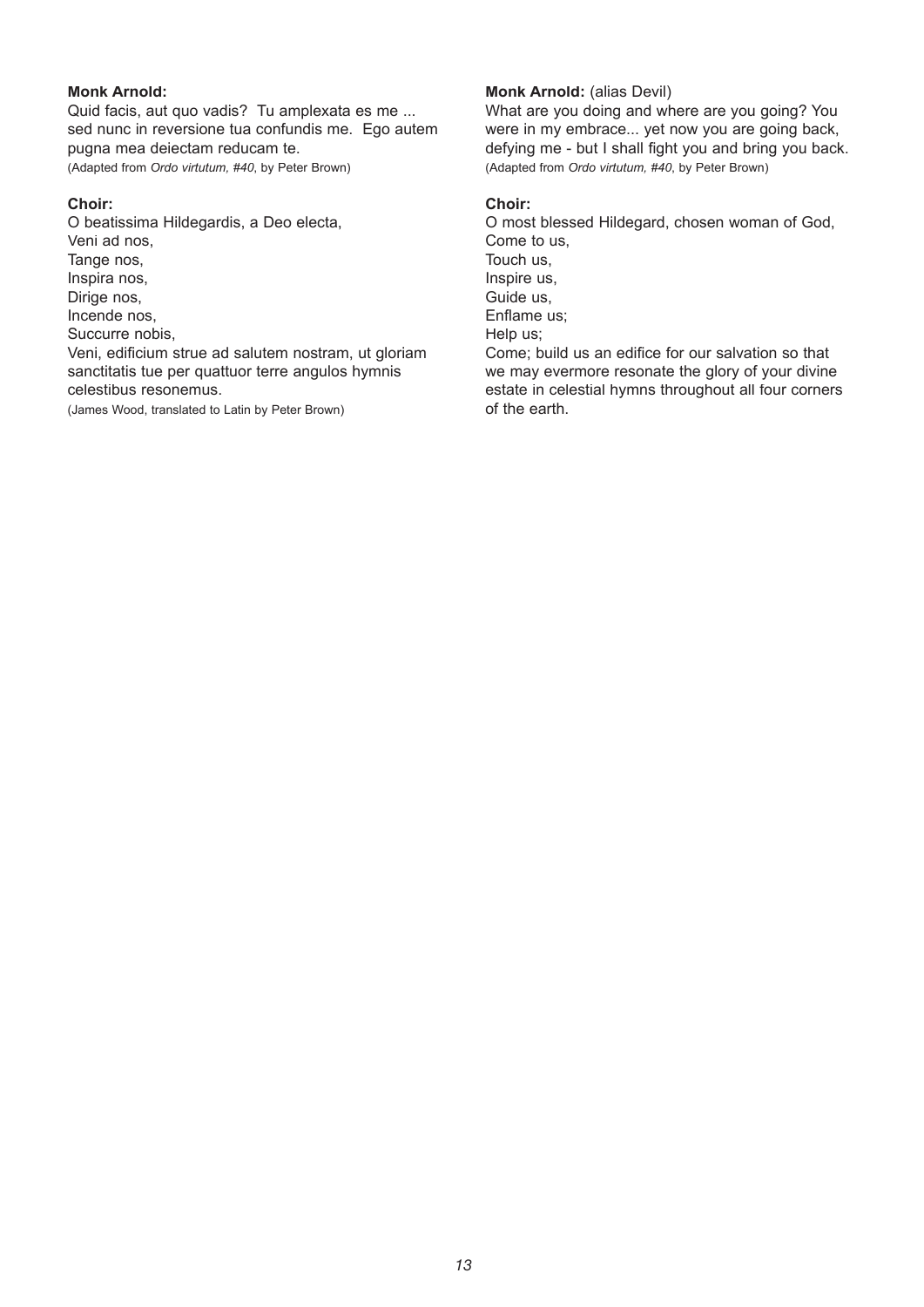#### **Arrival in Rupertsberg Act 1 - scene 11**

#### **Men from the choir:**

O Jerusalem, aurea civitas, ornata regis purpura;

#### **Women from the choir:**

O beata puericia que rutilas in aurora, et o laudabilis adolescentia que ardes in sole.

### **Men from the choir:**

o edificatio summe bonitatis que es lux numquam obscurata. Tu enim es ornata in aurora et in calore solis.

#### **Women from the choir:**

Nam tu, o nobilis Ruperte, in his sicut gemma fulsisti, unde non potes abscondi stultis hominibus sicut nec mons valli celatur.

### **Men from the choir:**

Fenestre tue Jerusalem cum topazio et saphiro specialiter sunt decorate.

### **Women from the choir:**

Unde vos, o ornati, et o coronati, qui habitatis in Jerusalem,... succurrite nobis famulantibus et in exilio laborantibus.

### **Men from the choir:**

In quibus dum fulges, o Ruperte, non potes abscondi tepidis moribus -- sicut nec mons valli coronatus rosis, liliis et purpura in vera ostensione.

### **Men from the choir:**

O Jerusalem, city of gold, adorned with kingly purple;

#### **Women from the choir:**

O blessed boyhood glimmering in the dawn, and O wonderful time of youth aflame in the sun.

### **Men from the choir:**

O building of highest excellence who are a light never darkened. Truly, you are resplendent in the dawn and the heat of the sun.

### **Women from the choir:**

For you, O noble Rupert, shimmer in these like a jewel, whence you cannot be hidden to fools just as the mountain cannot be hidden from the valley.

### **Men from the choir:**

Your windows, Jerusalem, are wondrously adorned with topaz and sapphire.

### **Women from the choir:**

You, O adorned ones, and O crowned ones, who dwell in Jerusalem.... help us, servants labouring in exile.

### **Men from the choir:**

As you blaze in the windows, O Rupert, you are revealed even to those whose faith is lukewarm - just as the mountain cannot be hidden from the valley crowned with roses, lilies and purple in a true revelation.

### (...)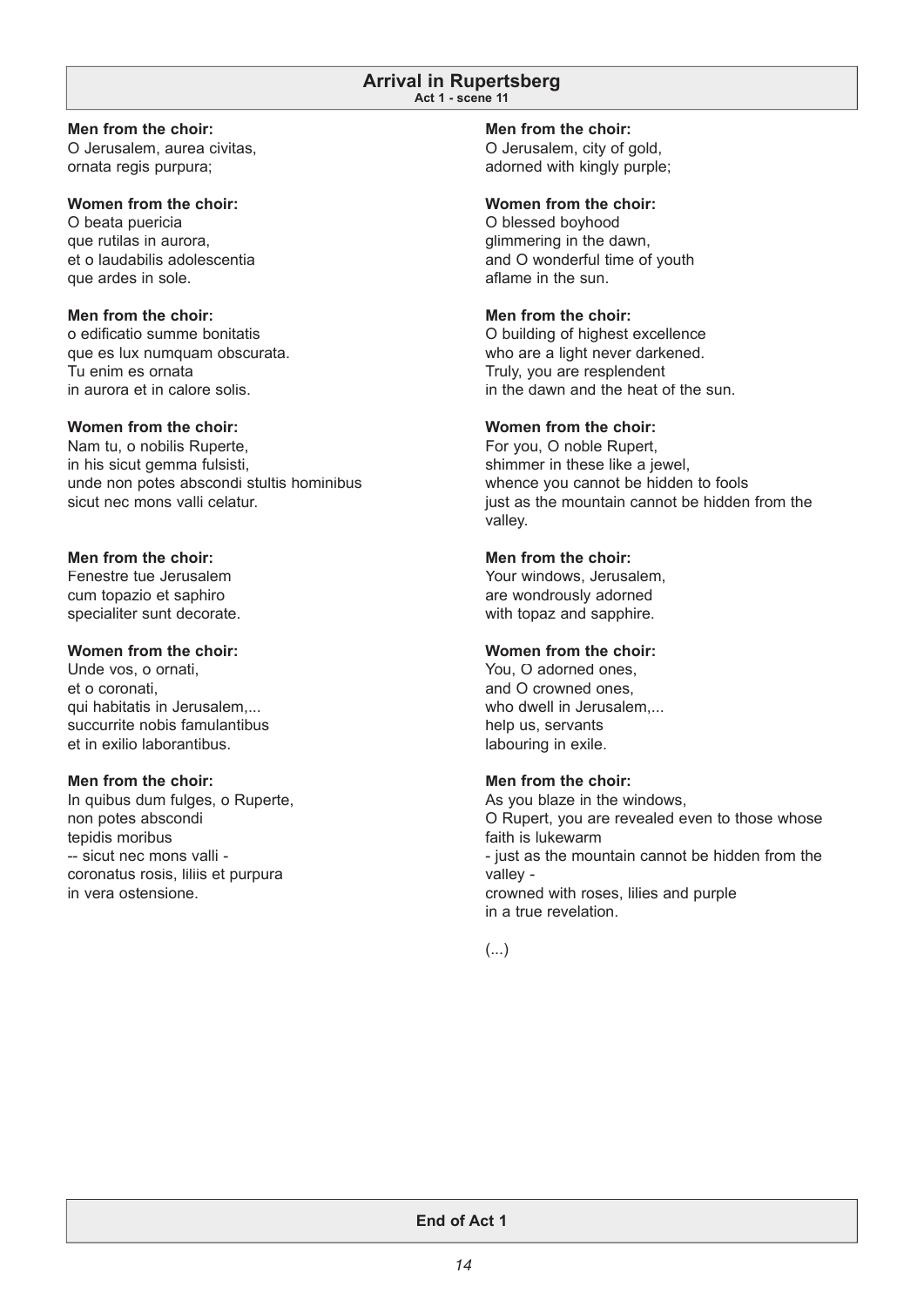#### **Consecration of St. Rupertsberg Monastery Act 2 - scene 1**

### **Choir:**

O Jerusalem fundamentum tuum positum est cum torrentibus lapidibus... (Hildegard - *O Jerusalem*)

### **Archbishop Heinrich of Mainz:**

Ecce tabernaculum Dei cum hominibus, et habitabit cum eis. Et ipsi populus eius erunt, et ipse Deus cum eis erit eorum Deus. (Rev:21:3)

Ergo iam non estis hospites, et advenae: sed estis cives sanctorum, et domestici Dei: superaedificati super fundamentum apostolorum, et prophetarum, ipso summo angulari lapide Christo Jesu: in quo omnis aedificatio constructa crescit in templum sanctum in Domino, in quo et vos coaedificamini in habitaculum Dei in Spiritu. (Eph:2:19-22)

Et ipsi tanquam lapides vivi superaedificamini, domus spiritualis, sacerdotium sanctum, offerre spirituales hostias, acceptabiles Deo per Jesum Christum. Ecce pono in Sion lapidem summum angularem, electum, pretiosum: et qui crediderit in eum, non confundetur. (1:Peter:2:5-6)

#### **Choir:**

Miserere mei, Deus, secundum magnam misericordiam tuam;

Amplius lava me ab iniquitate mea, et a peccato meo munda me.

Asperges me hyssopo, et mundabor; lavabis me, et super nivem dealbabor.

Domine, labia mea aperies, et os meum annuntiabit laudem tuam. (*Miserere -* Ps.51(50):1,2,7,15)

### **Richardis:**

Locus iste a Deo factus est, inaestimabile sacramentum; irreprehensibilis est. Deus, cui adstat angelorum chorus, exaudi preces servorum tuorum. (*Locus iste -* Gradual for the Dedication of a Church)

**Hildegard:**

*LIMIX!*

*MAIZ!*

O vas nobile quod non est pollutum,

nec devoratum

in saltatione antique spelunce

et quod non est maceratum in vulneribus antiqui perditoris.

In te symphonizat Spiritus Sanctus quia angelicis choris associaris, et quoniam in filio Dei ornaris cum nullam maculam habes. (Hildegard - *O Jerusalem*)

### **Choir:**

O Jerusalem, your foundation is laid with showering stones...

#### **Archbishop Heinrich of Mainz:**

Behold the tabernacle of God is with men, and he will dwell with them, and they shall be his people, and God himself shall be with them, and be their God.

Now therefore you are no longer strangers and foreigners, but fellow citizens with the saints, and of the household of God; and are built upon the foundation of the apostles and prophets, Jesus Christ himself being the chief cornerstone; in whom the entire fabric of the building grows into a holy temple in the Lord; in whom you also are built together as a habitation of God through the spirit.

You also, as living stones, are built up as a spiritual house, a holy priesthood, to offer up spiritual sacrifices, acceptable to God through Jesus Christ. Behold, I lay in Sion a chief corner stone, elect, precious: and whoever believes in him shall not be confounded.

#### **Choir:**

Have mercy upon me, O God, according to your loving kindness; Wash me throughly from my iniquity, and clease me from my sin. Purge me with hyssop, and I shall be clean: wash me, and I shall be whiter than snow. O Lord open thou my lips; and my mouth shall show forth thy praise.

### **Richardis:**

This place was made by God, a priceless sacrament; beyond reproach. O God, before whom a choir of angels stands, answer the prayers of your servants.

#### *MOTHER!*

#### **Hildegard:**

*LIGHT!*

O sublime and unpolluted vessel, not drained in the dance in the old cave and not running with sores inflicted by the Ancient Enemy.

The Holy Spirit rings in you, for you are numbered among the singers of Heaven, and because you are honoured in Christ since you have no stain.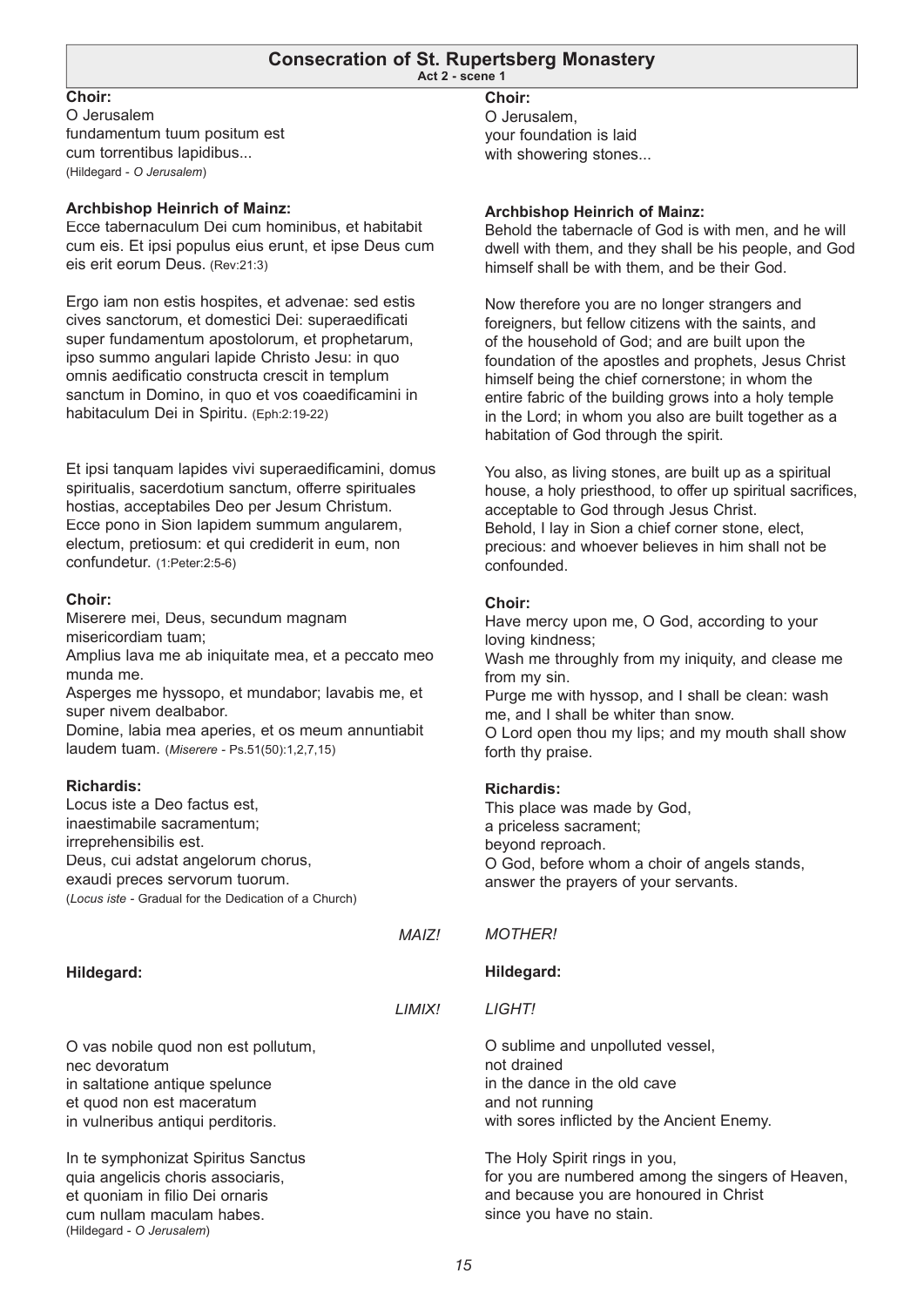#### **Voice of Hildegard:**

Post haec vidi quod praefatam muliebrem imaginem quidam splendor albus ut nix et tamquam crystallus perlucidus a vertice usque ad guttur eius circumfulserat. Sed a gutture usque ad umbilicum eius quidam alius splendor rubei coloris eam circumdederat, qui de gutture usque ad ubera illius velut aurora rutilabat, sed ab uberibus usque ad umbilicum illius quasi purpura hyacintho intermixta fulgebat. Et ubi ipse velut aurora rutilabat, claritatem suam sursum ad secreta caeli extendit; in qua pulcherrima et puellaris imago nudo capite et subnigris capillis et rubra tunica quae circa pedes eius diffluebat induta apparuit.

#### **Men from the choir:**

Haec est floriditatis in superna Sion, mater et flos rosarum et lilium convallium. O floriditas, filio potentissimi regis desponsaberis, cui et nominatissimam prolem gignes, cum in tempore tuo confortaberis.

### **Women from the choir:**

Ave, generosa, gloriosa et intacta puella; tu, pupilla castitatis, tu, materia sanctitatis, que Deo placuit!

Nam hec superna infusio in te fuit, quod supernum verbum in te carnem induit,

#### **Men from the choir:**

Isti sunt filiae Sion, et cum eis sunt citharae citharoedorum et omne genus musicorum ac vox totius laetitiae et gaudium gaudiorum.

#### **Women from the choir:**

Tu, candidum lilium, quod Deus ante omnem creaturam inspexit.

O pulcherrima et dulcissima; quam valde Deus in te delectabatur! cum amplexione caloris sui in te posuit ita quod filius eius de te lactatus est.

Venter enim tuus gaudium habuit, cum omnis celestis symphonia de te sonuit, quia, virgo, filium Dei portasti, ubi castitas tua in Deo claruit.

#### **Voice of Hildegard:**

After this I saw that a splendor white as snow and translucent as crystal had shone around the image of that woman from the top of her head to her throat. And from her throat to her navel another splendor, red in color, had encircled her, glowing like the dawn from her throat to her breasts and shlnlng from her breasts to her navel mixed wIth purple and blue. And where It glowed like the dawn, its brightness shone forth as high as the secret places of Heaven; and in this brightness appeared a most beautiful image of a maiden, with bare head and black hair, wearing a red tunic, which flowed down about her feet.

#### **Men from the choir:**

This is the blossom of the celestial Zion, the mother and flower of roses and lilies of the valley. O blossom, when in your time you are strengthened, you shall bring forth a most renowned posterIty.

### **Women from the choir:**

Hail, girl of a noble house, shimmering and unpolluted, you, pupil in the eye of chastity, you, essence of sanctity, who were pleasing to God!

For the Heavenly potion was poured into you, in that Heavenly word received a raiment of flesh in you,

#### **Men from the choir :**

These are the daughters of Zion, and with them the harps of the harpers and all sorts of musical instruments, and the voice of all gladness, and the joy of joys.

#### **Women from the choir:**

You, the lily that dazzles, whom God knew before all his other creatures.

O most beautiful and delectable one; how greatly God delighted in you! in the clasp of His fire He implanted in you so that His Son might be suckled by you.

Thus your womb held joy, when all the Heavenly harmony chimed out for you, because, O virgin, you bore the Son of God whence your chastity blazed in God.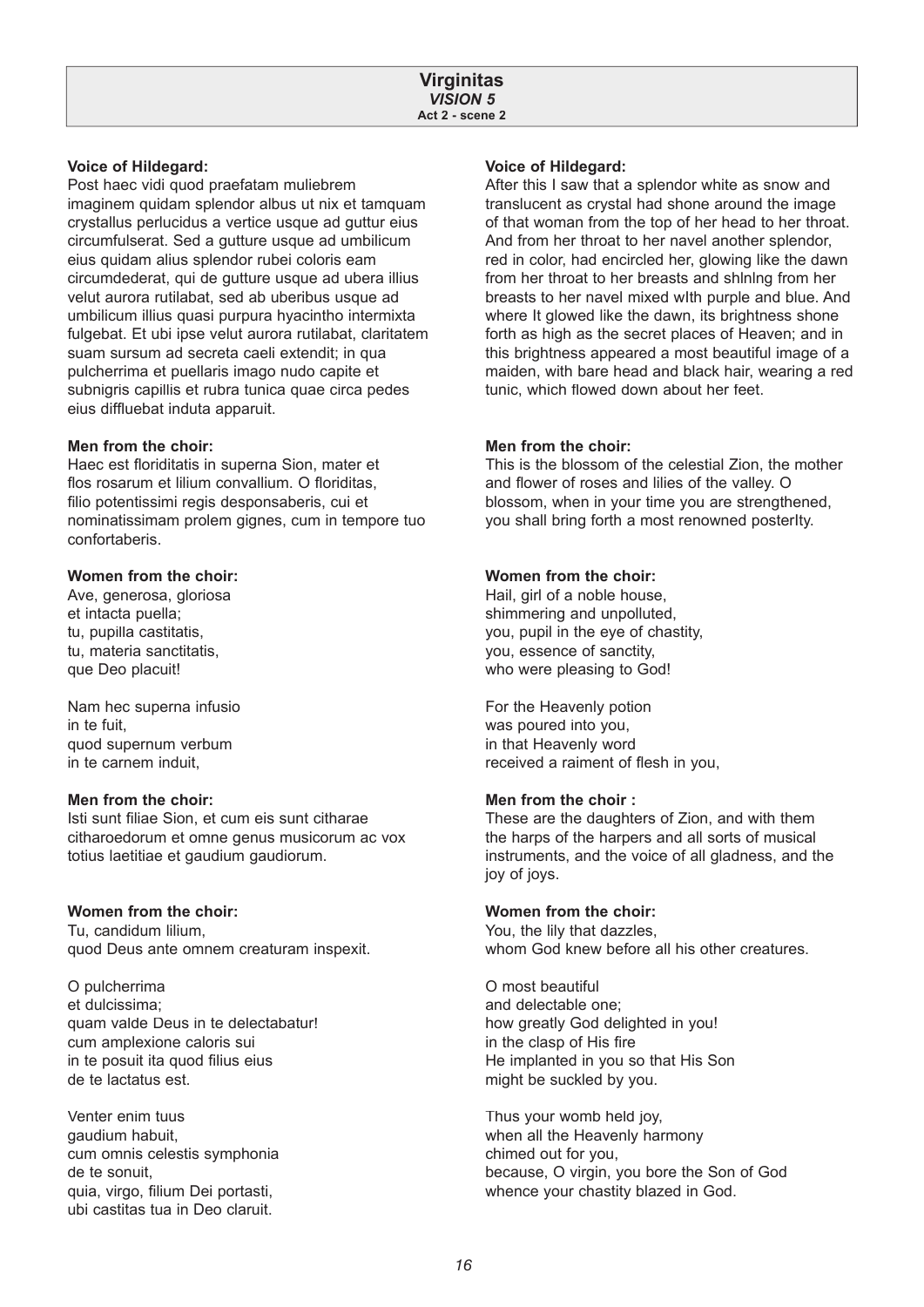### **Men from the choir:**

Si Filius Dei in cruce passus non esset, istae tenebrae nullo modo permitterent hominem ad supernam claritatem pervenire.

#### **Women from the choir:**

 Viscera tua gaudium habuerunt, sicut gramen super quod ros cadit cum ei viriditatem infudit; ut et in te factum est, o mater omnis gaudii.

Nunc omnis Ecclesia in gaudio rutilet ac in symphonia sonet propter dulcissimam virginem et laudibilem Mariam Dei genitricem. Amen.

### **Men from the choir:**

Magna mysteria sunt haec. (Hildegard - *Ave generosa*)

### **Men from the choir:**

If the Son of God had not suffered on the cross, this darkness would mean that no person could attain celestial glory.

#### **Women from the choir:**

Your womb knew delight like the grassland touched by dew and drenched in its freshness; so it was done in you, O mother of all joy.

Now let all Ecclesia glimmer with the dawn of joy and let it resound in music for the sweetest virgin, Mary compelling all praise, mother of God. Amen

#### **Men from the choir:**

These are great mysteries.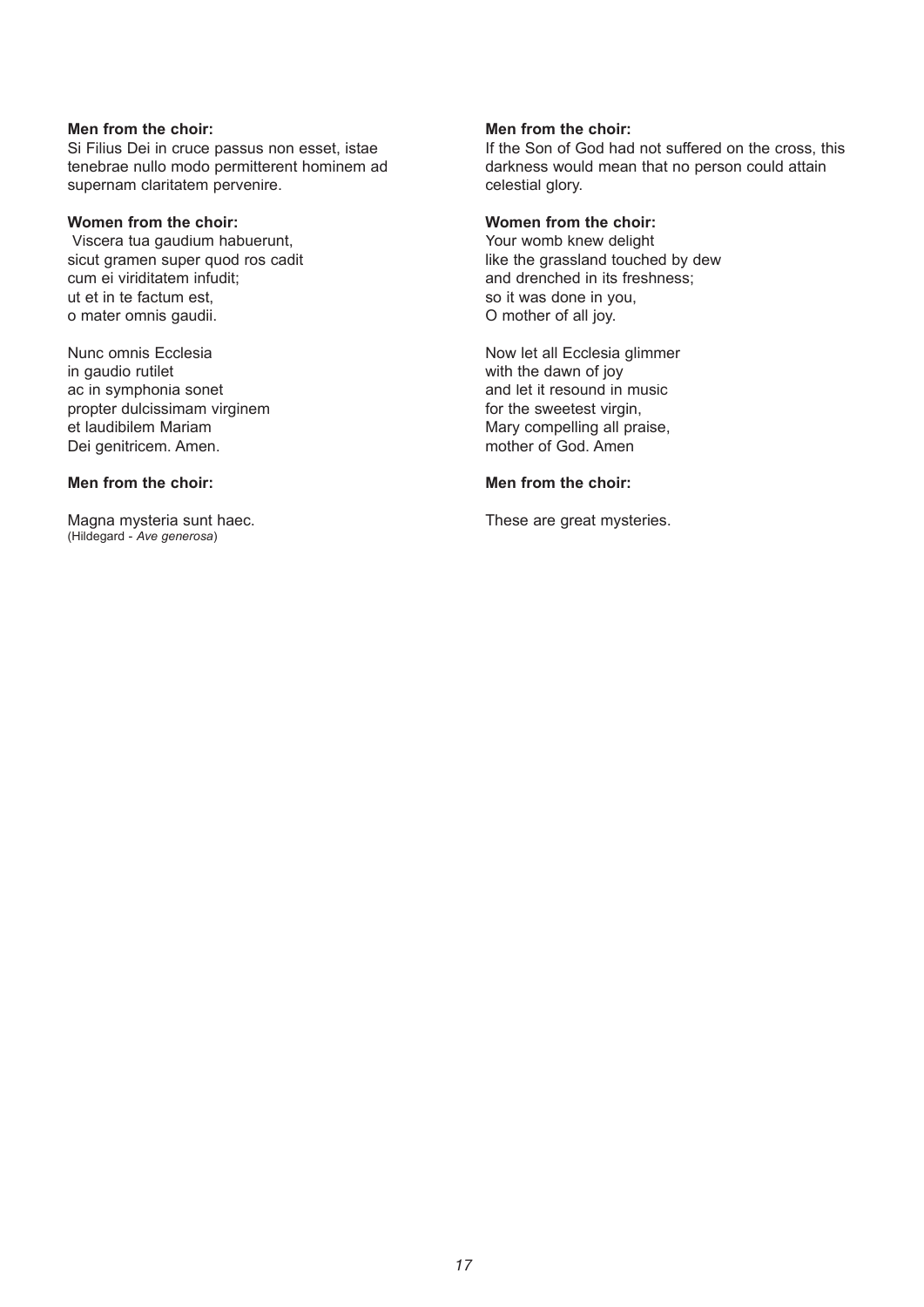#### **Voice of Heinrich, Archbishop of Mainz, to Hildegard:**

Heinrich, who by the grace of God is elected archbishop of Mainz, extends his friendship with fatherly affection to Hildegard, cherished Abbess at Mount St. Rupert the Confessor.

To come straight to the reason for our letter, we are obliged to inform you that monks from a certain noble church have come to us with a petition; they request that a certain nun in your establishment be given up to them following her appointment to their community as Abbess. In our capacity as both prelate and father we join them in commanding you to release this sister immediately to those who are requesting her. If you comply with this order you will know our thanks in even greater abundance than ever before; but if not, we will continue to command you to do so with ever greater vehemence until our order has been obeyed.

#### **Hildegard, to Heinrich:**

| Perspicuus fons,<br>non fallax sed iustus                                    | The clear fountain,<br>never lying but just                                                         |                               |
|------------------------------------------------------------------------------|-----------------------------------------------------------------------------------------------------|-------------------------------|
| He cause<br>apud Deum inutiles sunt                                          | These decrees<br>are of no consequence<br>before God,                                               | Τ<br>S                        |
| O plangite et lugete,<br>O pastores,<br>qui negligis<br>in multis scrutiniis | Weep and mourn,<br>O my people,<br>as you ignorantly cast<br>aside the duties constituted<br>by God | т<br>a<br>a<br>la<br>b١<br>ig |
| Tu vero surge,<br>et maledictionem relinque<br>illam fugiendo.               | but you, rise up now:<br>desert and flee from your<br>abusiveness!                                  | th<br>n<br>O<br>its<br>a      |

#### **Voice of Hildegard, to Heinrich:**

he clear fountain, that never lies and is always just, ays:

he decrees which have been issued on this girl re of no consequence before God, for I, who am mply qualified to shed light on the matter, neither aid them down nor proposed them. They have een conceived only by the conniving audacity of ignorant hearts. May all the faithful bear witness to these things with the acutest ears of their hearts, and ot just the outward ears of an animal, that grasps nly the sound of the word without understanding s meaning. The Spirit of God has said again and again: O my people, weep and mourn over our time, as you ignorantly cast aside the duties constituted by God and turn instead to the pursuit of wealth and the foolishness of depraved, godless men.

And so your slanderous, malicious and threatening words are to be ignored. Your sticks are raised high, not towards God, but only to further the shameful presumptuousness of your own desires.

He who is, says: You have been found wanting, but I tell you: the heavens have been opened through the Lord's vengeance, and now the ropes have been lowered against his enemies. You, however, rise up, because your days are numbered, and remember that Nebuchadnezzar fell and his kingdom perished. Indeed there are many others who have fallen as they tried, profanely, to raise themselves up to heaven.

Ach! You are nothing but a charred ember; are you not ashamed of mingling among the eminent when you ought to be down, rotting on a heap? Let raving madmen blush; but you, rise up now: desert and flee from your abusiveness!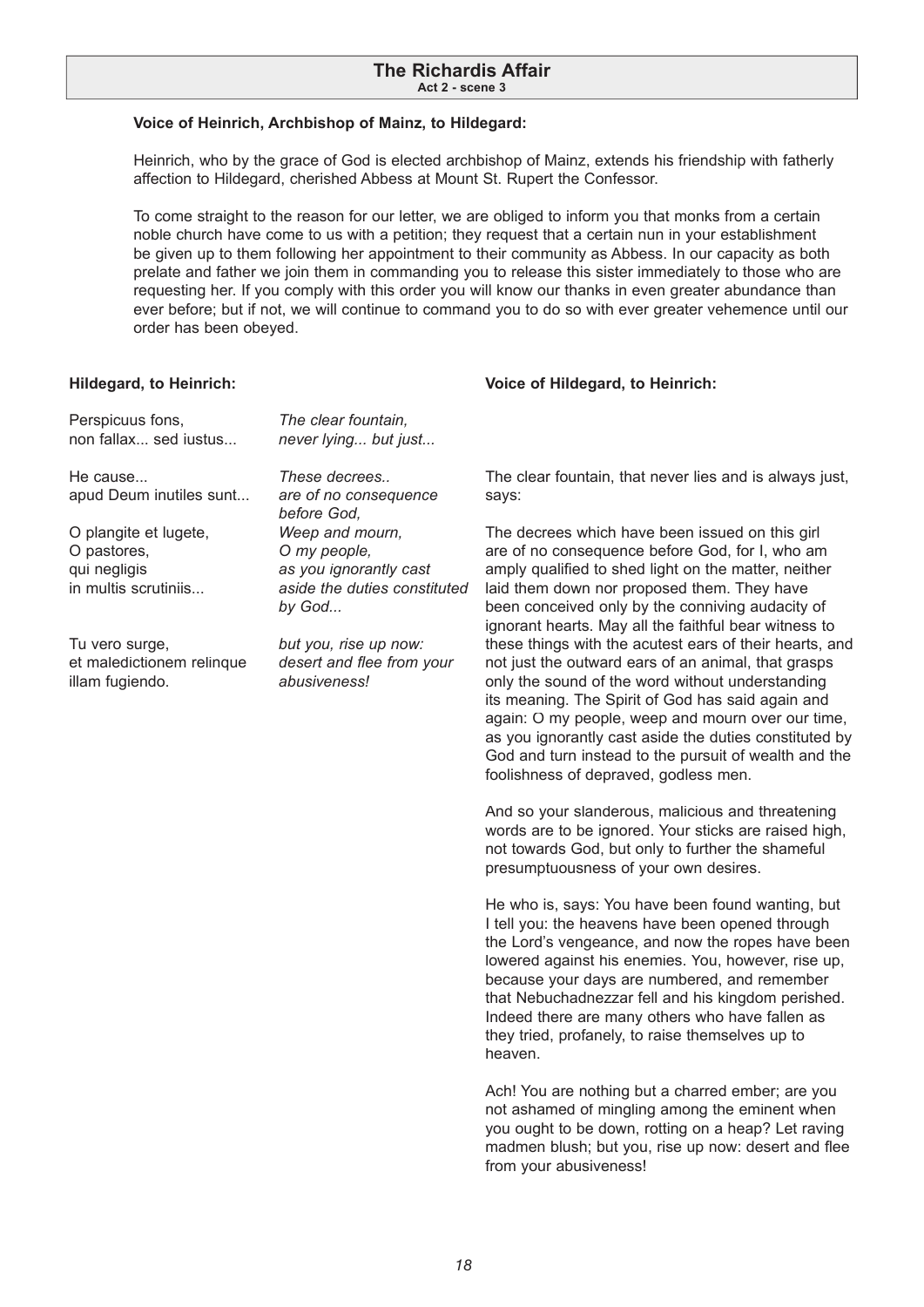### **Voice of Hildegard, to Richardis:**

#### **Hildegard, to Richardis:**

Audi me, filia, matrem tuam...

Dolor meus ascendit. Heu me, mater, heu me, filia, quare me dereliquisti sicut orphanam? Nunc plangant mecum omnes qui habent dolorem similem dolori meo...

*Daughter, listen to me, your mother...*

*my grief has welled up, mother! daughter! why have you forsaken me like an orphan? may they lament with me, all those who have felt sorrow like my sorrow...*

Daughter, listen to me – it is I, your mother who is speaking to you through the Spirit: my grief has welled up, and my anguish is destroying the great trust and belief that I have always had in mankind.

A man should be able to look directly into the living heights without the obstruction of any earthly love or faltering faith, like the clouds and mists that pass over the earth. It is in this way that my own judgement has been clouded as a result of my love for a certain individual.

But as often as I have sinned in this way, God has always found a way to reveal that sin to me, whether through some sort of grievance or difficulty, just as he has done in this case concerning you, as I think you know.

For I cry out again and again: mother! daughter! why have you forsaken me like an orphan? For I have so loved the nobility of your character, your wisdom and your chastity, your soul and all your inner vitality, that many people have wondered what has come over me.

All those who have felt sorrow like my sorrow, may they lament with me, and all those who, through the love of God, have had such affection in their heart and mind for someone as I have had for you, only to have them suddenly snatched away as you have been, let them wail aloud and grieve with me. But may the angel of God go before you, and the Son of God protect you and his Mother preserve you. Remember your poor, wretched mother, Hildegard, so that your happiness may never desert you.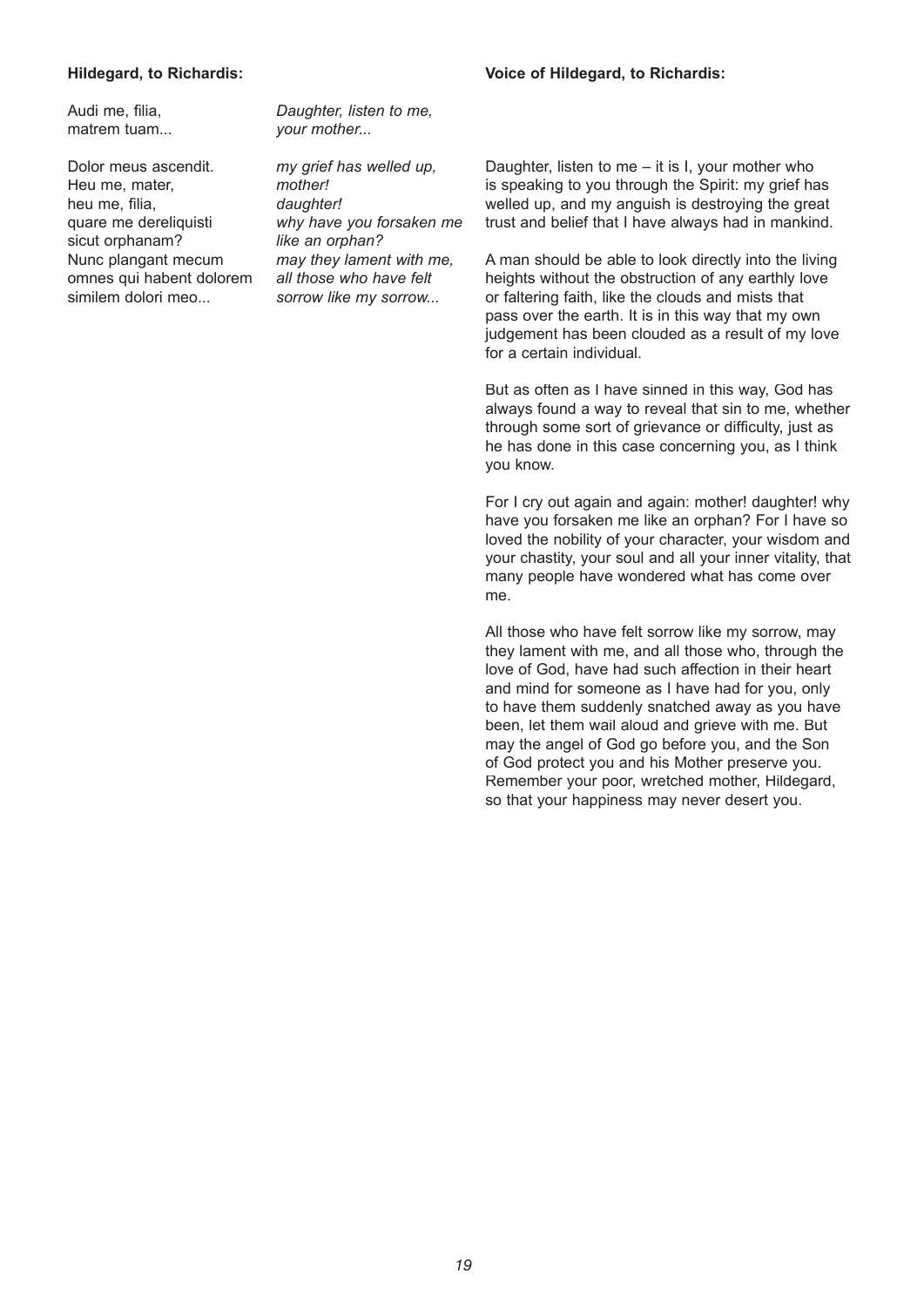#### **Death of Richardis Act 2 - scene 4**

#### **Voice of Hartwig, archbishop of Bremen, to Hildegard:**

Archbishop Hartwig of Bremen hereby offers Hildegard, mistress of the sisters of St Rupert in Christ, something not only in place of a sister but more than a sister – obedience.

I write to inform you that she who is both my sister in body and yours in spirit has gone the way of all flesh. Indeed, even as I was on my way to see our earthly king, whilst assuming little of the honour I had bestowed upon her, she gave herself up to her lord, the King of heaven. She made a full and devout confession, after which she was annointed with consecrated oil; and with her usual christian modesty, she tearfully displayed a whole-hearted longing for your cloister. Having committed herself to the Lord though his mother and St John, she then three times made the sign of the cross, acknowledging the Trinity and Unity of God; and in perfect faith, hope and love, she finally gave up her spirit on the 29th day of October.

If I am worthy, I therefore most earnestly implore you to love her as deeply as she loved you, and that if you ever found any fault in her, (which fault was entirely mine and not hers), you have regard for the tears she shed for your cloister, which were witnessed by many.

May God, who is the repayer of all good deeds, reward you now and for always – for you, even more than all her family and friends, showed such goodness towards her, in which, before God and before me, she rejoiced. Please convey my thanks to your sisters for all their kindness.

#### **Hildegard, to Hartwig:**

| O quam magnum<br>miraculum est<br>in salvatione                                     | O how great<br>a miracle there is<br>in the salvation                                              |                                                                                                                                                                                                                                                                                         |
|-------------------------------------------------------------------------------------|----------------------------------------------------------------------------------------------------|-----------------------------------------------------------------------------------------------------------------------------------------------------------------------------------------------------------------------------------------------------------------------------------------|
| animarum illarum,<br>quas Deus ita inspexit,<br>quod gloria eius<br>non obumbratur! | of those souls<br>which God regards so highly,<br>that even his glory does not<br>overshadow them. | Oh, how so great a miracle<br>of those souls which God r<br>his glory does not overshad<br>through these souls, just as<br>not merely to avoid defeat                                                                                                                                   |
| "O virginitas,<br>in regali thalamo stas".                                          | "O virginity, you stand firm<br>within the royal chamber".                                         | O my dear friend, listen to<br>daughter Richardis, who to<br>and mother, because I pou<br>affection of my soul to her,<br>had so instructed me in a r                                                                                                                                   |
|                                                                                     |                                                                                                    | Truly, God had such pride i<br>of this world had no power<br>fought against them, even<br>just like a flower in all its be<br>harmony with the world. An<br>remained with us in the fles<br>a true vision, and a voice s<br>stand firm within the royal o                               |
|                                                                                     | Indeed this girl, while still a<br>virginity, has now been ord<br>fellowship, over which the o     |                                                                                                                                                                                                                                                                                         |
|                                                                                     |                                                                                                    | But now you, O dear Hartw<br>name of Christ, fulfill the wi<br>as obedience requires. Jus<br>you, remember her soul an<br>she so strove for. As for me<br>that grief which you have b<br>daughter. In the full concore<br>grant you the dew of his gr<br>in the life of the world to co |

there is in the salvation egards so highly that even dow them. But God works s a mighty warrior strives but to be sure of victory.

**Voice of Hildegard, to Hartwig:**

me; it was just so with my me was both daughter red out the full, divine as indeed the Living Light most powerful vision.

in her, that the pleasures over her; for she always though she appeared eauty and elegance, in nd vet, whilst she still sh, she appeared to me in aid of her: *O virginity, you stand fi rm within the royal chamber.*

mere tender bud of ained into that most holy daughters of Sion rejoice.

vig, who preside in the ishes of your sister's soul, at as she was devoted to d do all those good things e. I cast out of my heart rought me concerning my d of the saints, may God ace, and blessed reward in the life of the world to come.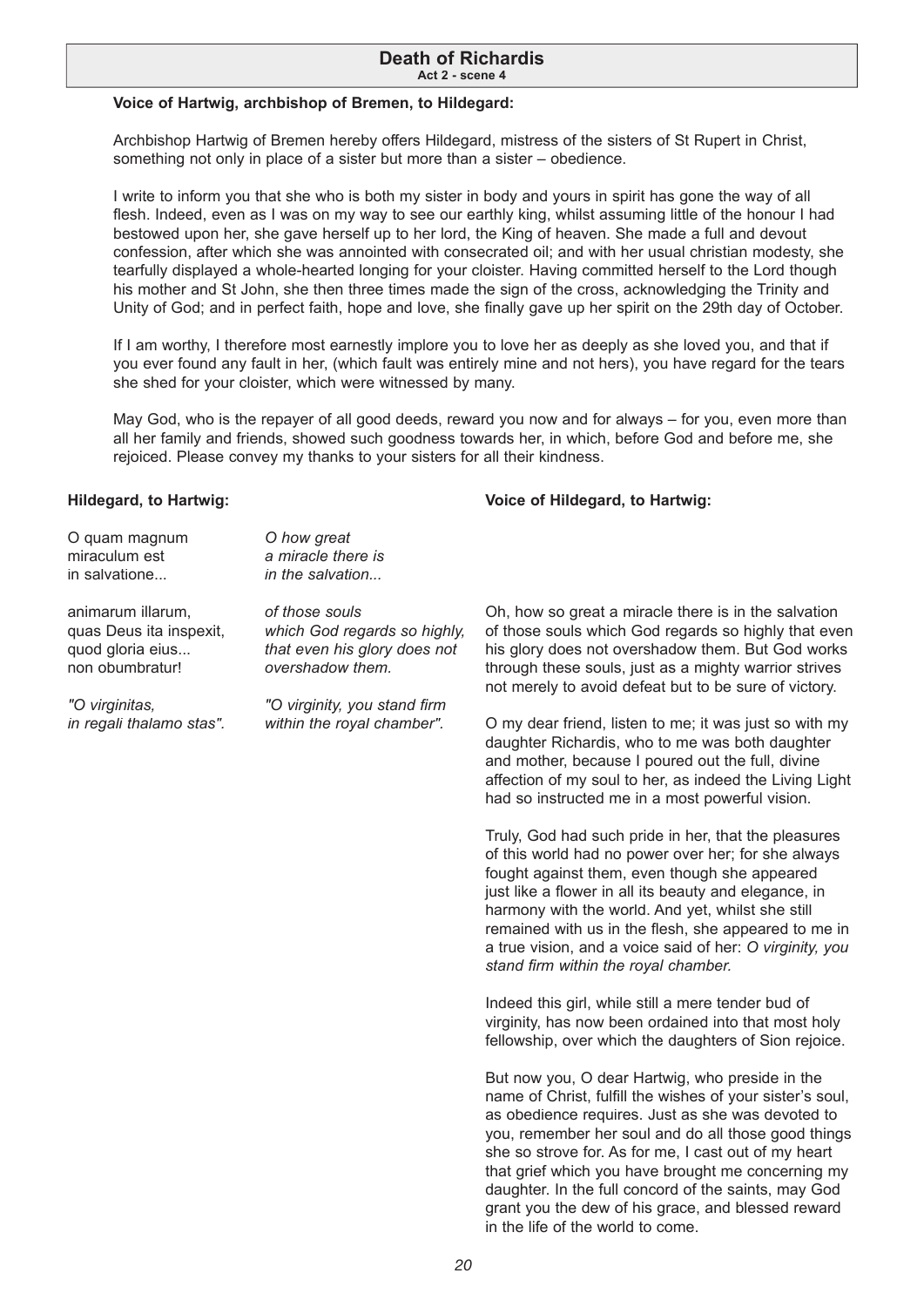### **Hildegard (Castitas):**

O quam dulciter ardes in amplexibus regis, cum te sol perfulget ita quod nobilis flos tuus numquam cadet.

### **Virtutes**

Flos campi cadit vento, pluvia spargit eum. O Virginitas, tu permanes in symphoniis supernorum civium: unde es suavis flos qui numquam aresces.

### **Spirit of Richardis (Amor celestis):**

Ego aurea porta in celo fixa sum: qui per me transit numquam amaram petulantiam in mente sua gustabit.

### **Virtutes**

O filia regis, tu semper es in amplexibus quos mundus fugit.

O gloriosa coronata, nos libenter militamus tecum contra illusorem hunc.

### **Hildegard (Chastity):**

How sweetly you burn in the King's embraces, when the Sun blazes through you, never letting your noble flower fall. Gentle maiden, you will never know the shadow over the falling flower!

### **Virtues:**

The flower of the fields falls in the wind, the rain splashes it. But you, Virginity, remain in the symphonies of heavenly habitants: you are the tender flower that will never grow dry.

### **Spirit of Richardis (Heavenly Love):**

I am the golden gate fixed in heaven: whoever passes through me will never taste bitter rebelliousness in her mind.

### **Virtues:**

Royal daughter, you are held fast in the embraces the world shuns. Glorious, crowned one, how gladly we will fight against that deceiver, at your side!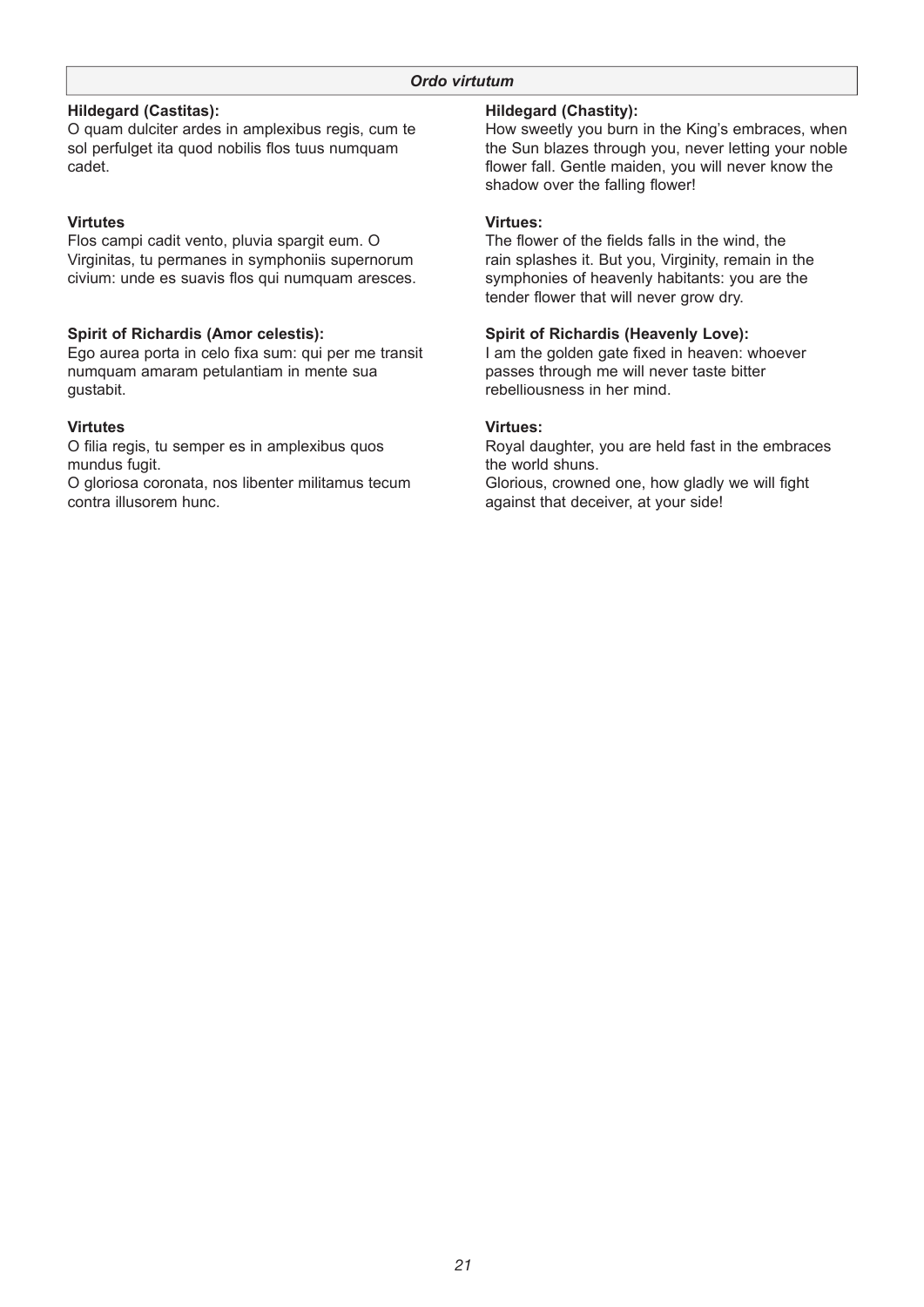#### **The Last Days and the Fall of the Antichrist** *VISION 6* **Act 2 - scene 5**

**Devil:** *man spirit devil altar*

| Devil:             |  |
|--------------------|--|
| .II IR             |  |
| <i>ISPARIZ</i>     |  |
| DIUUELIZ           |  |
| <i>STALTICHOLZ</i> |  |
|                    |  |

**Men from the choir:**

 *FLAGUR, SCURINZ, GARAZIN DIUUELIZ, SCATIL DARIZ, CIRZIEL SCORINZ, VIPERIZ, BUIANZ, CREUENIZ, UIRLAIZ, MUMIZANZ, TONZIZ, FUSCAL*

**Devil:**

*JUR ISPARIZ DIUUELIZ STALTICHOLZ*

### **Women from the choir:**

 *VANIX, STALTICHOLZ, LUZEIA AIGONZ, VERISZOIL CIRZIEL SCURINZ, OIR, HASCUTIL HOIL LUZEIA, HOIL MONIZ, MAIAZ, OZONZ, MALETINOSINZ VIMZIAL MALSKIR, HOIL, BOIL CROUIZ, RUBIANZ, SUINZ, HOIL BOIL*

### **Women from the choir:**

Heu, heu, quid est hoc? Quid videtur vobis hoc fuisse? Ach nos miseros, quis nos iuvabit? Aut quis nos liberabit? Nescimus enim quomodo decepti sumus.

**Men from the choir:**  *FLAGUR, SCURINZ, GARAZIN DIUUELIZ, SCATIL DARIZ, CIRZIEL SCORINZ, VIPERIZ, BUIANZ, CREUENIZ, UIRLAIZ, MUMIZANZ, TONZIZ, FUSCAL UIRLAIZ, SCORINZ, MALSKIR*

#### **Devil:**

*JUR ISPARIZ DIUUELIZ STALTICHOLZ*

### **Men from the choir:**

flame, fire, swineherd *devil, tunic gut, kidneys liver, spleen, bladder, male organ, genitals dawn, shadow, feet*

#### **Devil:**

*man spirit devil altar*

#### **Men from the choir:**

*woman, altar, eyes God, stomach kidneys* fire, ears, nose *head eyes, head mouth, jaws, jaws, jaws gums teeth, head, knee heel, blood, sweat, head knee*

#### **Women from the choir:**

Alas, alas! What is this? What do you think this was? Alas, wretches that we are! Who will help us, and who will deliver us? For we know not how we were deceived.

### **Men from the choir:**

flame, fire, swineherd *devil, tunic gut, kidneys liver, spleen, bladder, male organ, genitals dawn, shadow, feet genitals, liver, teeth*

#### **Devil:**

*man spirit devil altar*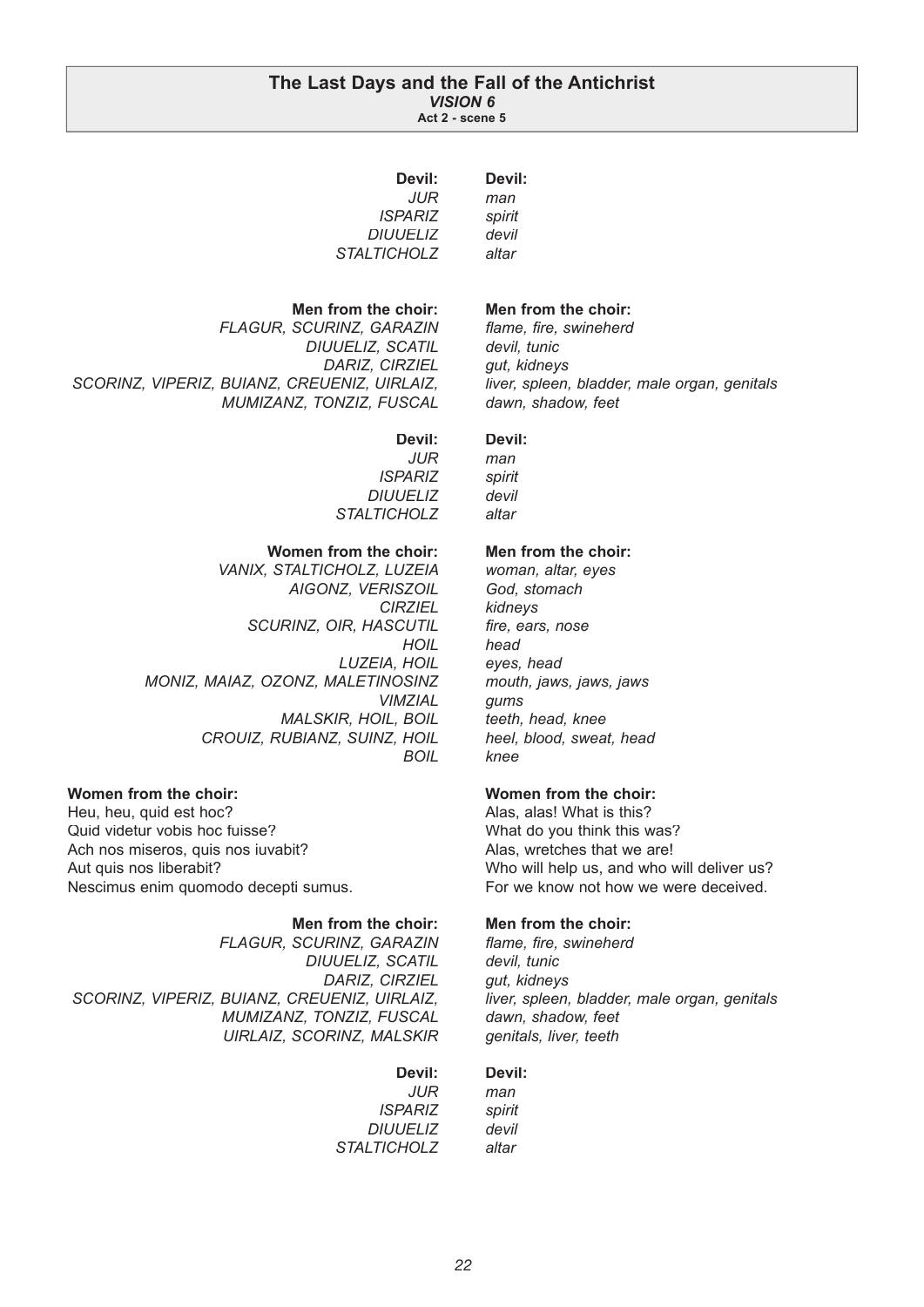**Men from the choir:** *VANIX, STALTICHOLZ, LUZEIA AIGONZ, VERISZOIL CIRZIEL SCURINZ, OIR, HASCUTIL HOIL LUZEIA, CIRZIEL MONIZ, MAIAZ, OZONZ, MALETINOSINZ VIMZIAL MALSKIR, HOIL, BOIL OZONZ, MAIAZ CROUIZ, RUBIANZ, SUINZ, HOIL BOIL, MAIAZ ZIERZER, MEGINZ, FLUANZ HOIL VANIX, GALICH, DORNIEL HOIL, BOIL, CIRZIEL ISPARIZ MAIAZ FLAGUR, SCURINZ, GARAZIN DIUUELIZ, SCATIL DARIZ CIRZIEL VIPERIZ BUIANZ UIRLAIZ MUMIZANZ MAIAZ*

#### **Women from the choir:**

Heu, heu, quid est hoc? Quid videtur vobis hoc fuisse? Ach nos miseros, quis nos iuvabit? Aut quis nos liberabit?

O omnipotens Deus, miserere nobis. Revertamur, revertamur igitur propere in testamentum evangelii Christi: quoniam, ach, ach, ach, amare decepti sumus.

#### **Men from the choir:**

*woman, altar, eyes God, stomach kidneys fi re, ears, nose head eyes, kidneys mouth, jaws, jaws, jaws gums teeth, head, knee jaws, jaws heel, blood, sweat, head knee, jaws anus, excrement, urine head woman, limb, anus head, knee, kidneys spirit jaws flame, fire, swineherd devil, tunic gut, kidneys spleen bladder genitals dawn jaws*

#### **Women from the choir:**

Alas, alas! What is this? What do you think this was? Alas, wretches that we are! Who will help us, and who will deliver us?

O Almighty God, have mercy on us! Let us return, let us return; let us hasten to the covenant of Christ's Gospel; for ah, ah, ah! we have been bitterly deceived!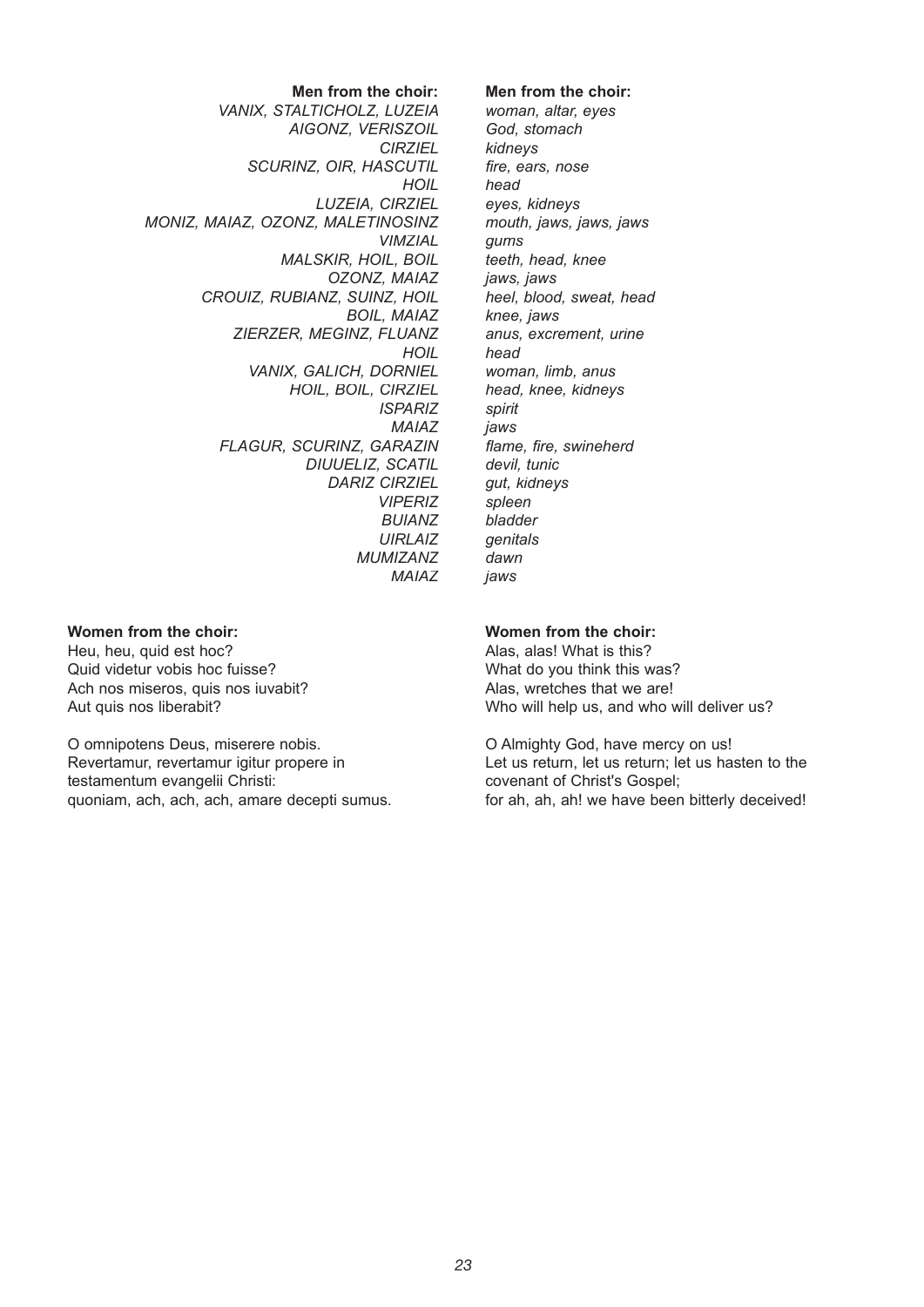#### **Hildegard, to Pope Anastasius:**

O persona, que es precellens armatura et mons magistrationis valde ornate civitatis... audi illum, qui non incepit vivere et qui non lassatur in defectione.

O homo, cur non revocas naufragos? Et quare non abscidis radicem mali? Filiam regis ... negligis.

Tu enim permittis hanc filiam regis super terram prosterni.

Cur pravos mores in hominibus suffers... ad se queque nociva colligentes, sicut gallina, que in nocte clamans sibimet terrorem incutit?

Audi ergo, o homo, pastor, surge, et curre citius ad iustitiam.

O tu homo, sta in recto itinere, et in eternum vives.

*You, who are the esteemed defense and pillar of that most lavishly adorned city... hear Him who never ceases to be alive, and who does not lapse into failure.*

*O man, why do you not recall the shipwrecked? And why do you not cut off the root of wickedness? The king's daughter, you neglect.*

*You are allowing the king's daughter to be thrown to the ground.*

*Why do you put up with such depraved people,... bent on causing harm, like a hen which cackles in the night*  and terrifies itself?

*Listen, therefore, O man, our shepherd, rise up and run quickly towards justice.*

*O man,*  stand firm on the strait path, *and you will have eternal life.*

You, O man, who are elected to sit on the highest throne, and who have knowingly become weak in preventing the arrogant pomposity among those placed in your care - why do you not recall the shipwrecked, who are incapable of rising from the depths without help?

And why do you not cut off the root of wickedness, which is suffocating those good and medicinal plants which have such sweet taste and pleasant aroma? For you are neglecting the king's daughter, Justice herself, who is embraced by heaven and who was entrusted to you.

You are allowing her to be thrown to the ground, her fine crown and tunic torn away by the crudeness of hostile men who bark like dogs and crow like cockerels, as they raise up their pathetic little voices during the night. These people are fakes – they preach false peace with their voices whilst in their hearts they gnash their teeth, like a dog that wags its tail among those it knows but bites the hand of the king's trusted knight. Why do you put up with such depraved people, blinded by their foolishness and bent on causing harm, like a hen which cackles in the night and terrifies itself? Such people are rotten to the core.

Listen, therefore, O man, to Him who treasures the power of discernment, thereby establishing that great instrument of honour to combat the devil. You are not doing this, when you fail to stamp out the evil which desires to suffocate the good. Rather you are permitting that evil to raise up its arrogant head, thus exposing your fear of those worst of enemies who plot treason during the night, and who prefer the riches of death to the king's beautiful daughter, Justice.

But now, He who is without blemish has touched our humble abode, in order that we may witness a miracle, and form unknown letters to resonate in an unknown language. And a voice said to us: these things which are being revealed to you not in any human form but in a language from above, let him who is able not fail to interpret them for mankind to understand.

You however, who have apparently been elected as our shepherd, rise up and run quickly towards justice, so that you are not accused, before that great

### **Voice of Hildegard, to Pope Anastasius:**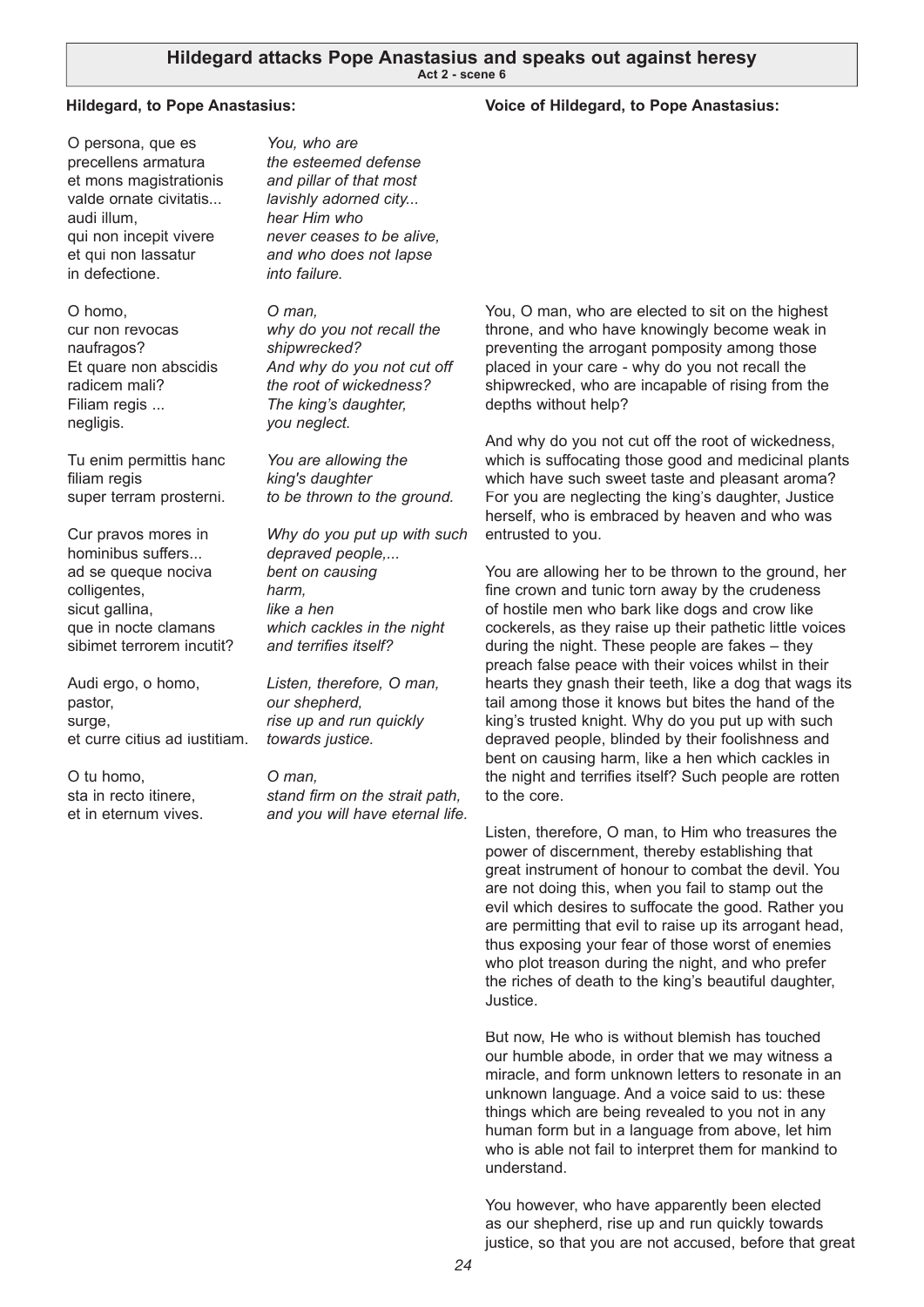physician, of failing to wipe away the grime from his sheepfold or annoint his flock with oil. When a man is ignorant of criminal wrongdoing, and when he does not actively desire it, he will not be condemned utterly, for the flaw of his ignorance can be corrected by the whip.

Therefore, O man, stand firm on the strait path, and God will save you and bring you back into the sanctity of his elected council, and you will have eternal life.

### **Hildegard suffers strain from increasing popularity - Volmar speaks out Act 2 - scene 7**

#### **Voice of Philip and the clerics of Cologne, to Hildegard:**

Philip, unworthy dean, and all the clerics of the cathedral of Cologne, send greetings to Hildegard of St Rupert in Bingen, who, in this world sees God through the purity of her heart, and in the world to come will see him face to face.

#### **Voice of a community of Brothers, to Hildegard:**

We have heard from honest men that in your writings you have spoken out about the deluded ways of the Cathars, just as you have revealed the secrets of heaven through your visions. We devoutly implore you to send us these writings, since we are more inclined to believe in responses from God made manifest through divine revelation, than those coming from man.

#### **Voice of Philip and the clerics of Cologne** *(continued)***:**

We heartily prevail upon your holiness to commend these our desires most earnestly to God, since they concern the welfare of our souls. Since your soul is so closely bound to God, we ask that you inform us in a letter of anything you see in your visions that concerns us. Furthermore we ask that you put into writing and send us all that through your living voice you said to us before, since, given our weakness for the pursuit of carnal pleasures, we all too easily neglect spiritual matters as we fail to notice them.

#### **Voice of Werner, to Hildegard:**

Since we are unduly exposed to earthly and secular concerns, we wish to have your words always before our eyes, lest they fade from our memory, and since transitory words can so easily get cast negligently into the wind.

#### **Voice of Abbot Gedolphus, to Hildegard:**

A certain noble lady, possessed for many years now by a demon, has been brought to us by her friends to be freed from this menace through the intercession of our patron, Saint Nicholas. But the evil deceit in this most cunning and wicked enemy has deluded so many thousands into doubt and sinful ways, that we are fearful for the very establishment of the Holy Church.

#### **Voice of a Dean, to Hildegard**:

From the day that we were informed that you had managed to rescue our sister, or rather our dear daughter, the lady Sigewize, and bring her back into your blessed fold, not only we, but the entire population of the city of Cologne has been transported by the will of God into an intense love of piety.

#### **Voice of an Abbess, to Hildegard:**

Indeed I write to you, daring to presume on our friendship, asking that you consider my devotion to you, and diligently intercede for my sins in the face of the Lord.

#### **Voice of Abbot Gedolphus** *(continued)***:**

For three months now we, along with many others, have tried every conceivable way to exorcize the demon from this woman, but I am sorry to report that, because of our own sins, we have made no progress whatsoever. Now all our hope, as well as our trust in God, rest with you.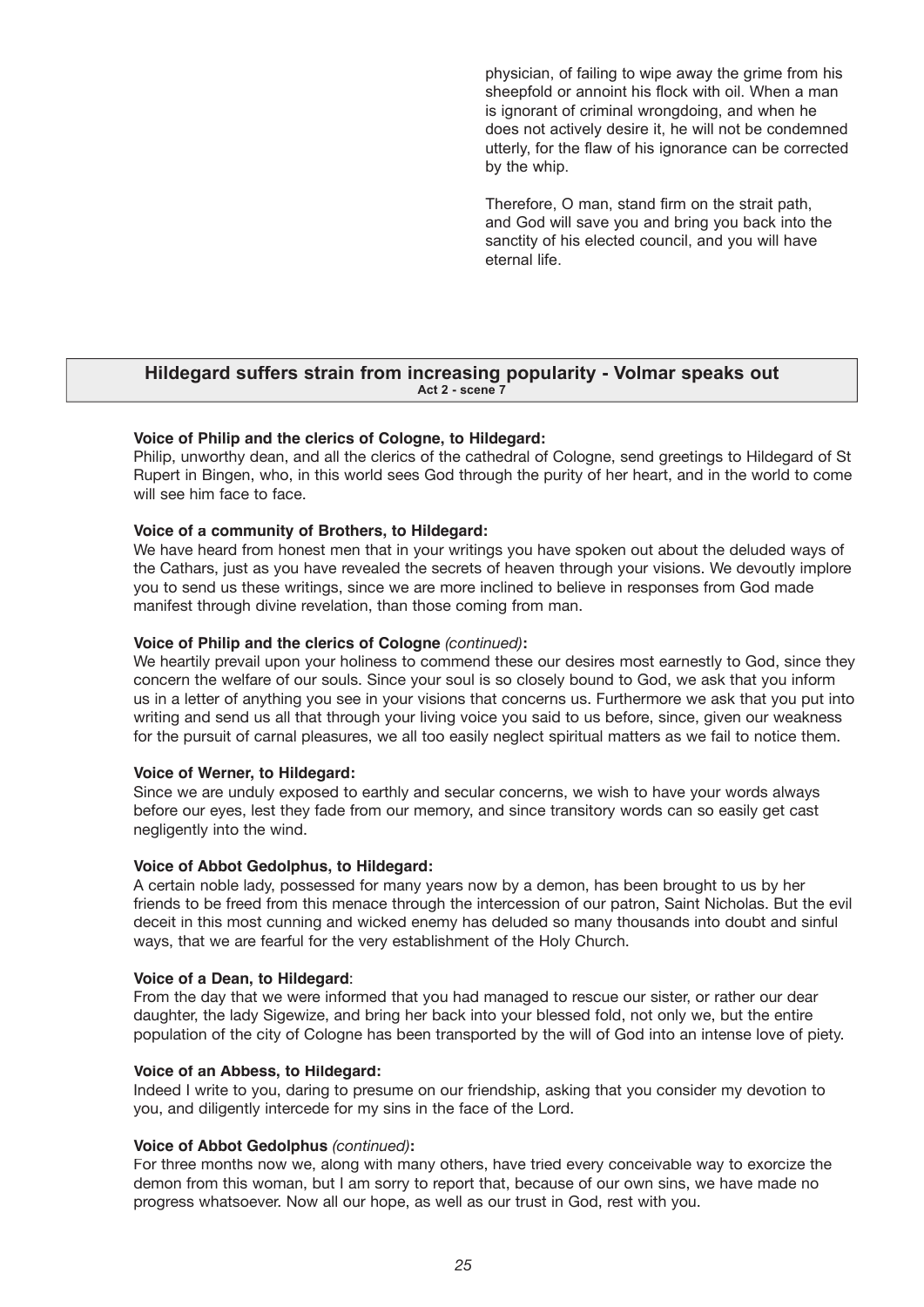#### **Voice of five Abbots, to Hildegard:**

The woman who presents herself to you through this letter is a noble lady, and wife of an adoring husband. This then is the reason she has come running to you, friend and handmaiden of Christ, having faith that, through your prayers and good standing with God, she may once again be made fertile, and be able thereafter to present the blessed fruit of her womb to Christ.

#### **Voice of a Dean** *(continued)*:

Furthermore we have recently heard that the famed apparition which is our most ancient of enemies has been cast out through your prayers. If this is true, we earnestly implore you to write to us, informing us as to the type of ritual that was used in this exorcism, so that together we may rejoice and ceaselessly offer devotional praises to God.

#### **Voice of Werner** *(continued)***:**

For now we presume to direct to you one further request: we ask that you, mother of all piety, write down and do not fail to send us a clear account of what you said to so many of us, when you were here in Kircheim, about the negligence of certain priests in their divine service.

#### **Voice of Abbess Hazzecha, to Hildegard:**

I humbly beseech you once again, imploring you in the fullness of your mercy, to appeal to God on my behalf, asking what I should do to fulfill the many obligations of my title, which have placed such a heavy burden on me;

#### **Voice of an Abbot, to Hildegard:**

...for, overwhelmed as I have become, in my pastoral capacity, by the turbulence of worldly affairs, I come running to the embrace of your sanctity and prayers for help, so that in the midst of it all I do not inadvertently fall into sin.

#### **Voice of Abbess Hazzecha** *(continued)***:**

...and that if through any other transgressions I am found wanting, I pray as earnestly as ever that you may find it in your heart to be kind to me; for I am afraid...

#### **Voice of an Abbess** *(continued)***:**

In truth I pray that through the bond of love you remember me, and that through the bearer of this letter you gladden me with a written response according to the gifts bestowed on you by the Holy Spirit.

### **Voice of Abbot Gedolphus** *(continued)***:**

For, having been invoked in accordance with the letter you sent us through the inspiration of the Holy Spirit, the demon did indeed abandon the body of the woman, but only for a short time.

#### **Voice of an Abbot** *(continued)***:**

...However, I did manage to send a messenger to you with a letter, but since then I have received no response. In case something happened to that message, I herewith set out the contents of that letter again.

### **Voice of Abbot Gedolphus** *(continued)***:**

...For alas he has returned, we cannot imagine by what divine judgement, and now tortures her more cruelly than ever before.

#### **Voice of Abbess Hazzecha** *(continued)***:**

...for I am afraid, indeed terrified of incurring God's displeasure. Farewell.

#### **Voice of Abbot Gedolphus** *(continued)***:**

...We then invoked him again, and assaulted him with all our strength...

#### **Voice of an Abbot** *(continued)***:**

...but because of the terrific storms that were raging at the time...

#### **Voice of Abbot Gedolphus** *(continued)***:**

...he declared that would not abandon the possessed woman unless you were with her in person.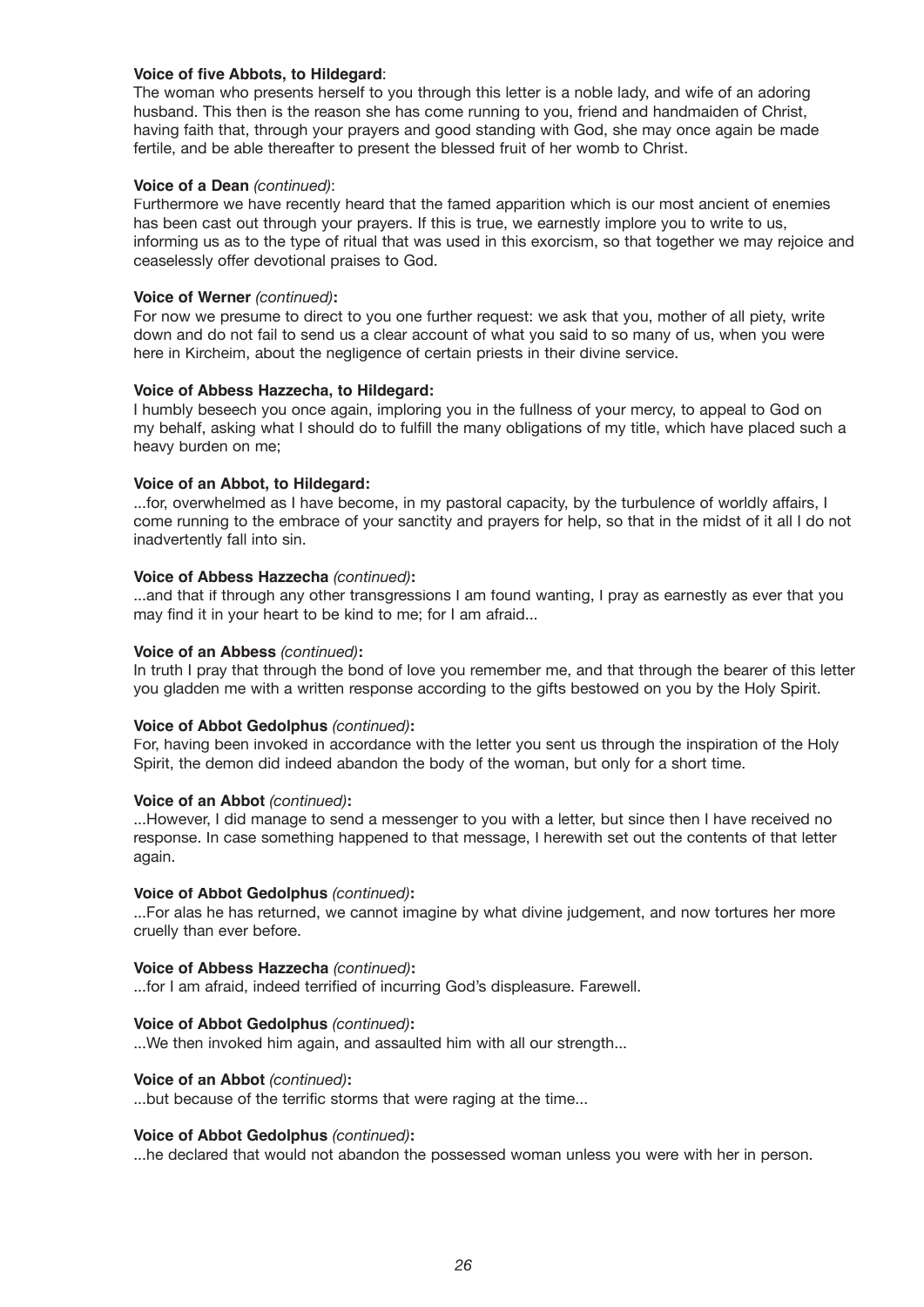#### **Voice of Volmar, to Hildegard:**

### **Volmar, to Hildegard:**

#### Hildigardi,

domine reverende, matri dulcissime, magistre sanctissime et symmiste Dei in cenobio beati Ruperti veracissime et probatissime...

#### Quamuis,

O mater dulcissima, cotidie carnis oculis te videamus, absentium tuam quod sine lacrimis proferre non possumus aliquando tamen prout Deo placuerit nos incumbere non dubitamus, cum te iam amoto carnalibus oculis non videbimus *non est homo qui vivet, et non videat mortem.*

*To Hildegard, reverend lady, sweetest mother, most holy mistress and confi dante of God in the holy convent of the most righteous and glorious St Rupert...*

#### *Although,*

*O dearest mother, every day with our bodily eyes we see you, your absence which without tears coming to the eyes is unthinkable is something that we have no doubt that the Lord will*  be pleased to inflict on us. *and we know that from that moment we will no longer*  see you in the flesh *for there is no man alive who shall not see death.*

To Hildegard, reverend lady, sweetest mother, most holy mistress and confidante of God in the holy convent of the most righteous and glorious St Rupert, from her unworthy son, Volmar, along with her entire community of sisters and all those who cling to her in the service of God and St Rupert. O dearest mother, although we see and hear you every day in the flesh, and although we cling to you every day with proper devotion, and understand the Holy Spirit who speaks to us through you, we are in no doubt that there will come a time when the Lord will be pleased to take you away from us – something that is impossible to contemplate without tears coming to our eyes.We know that from that moment we will no longer see you in the flesh, for *there is no man alive who shall not see death.*

When that time comes our grief and sorrow will truly exceed the joy that we feel now. For who will give answers to those asking for guidance? Who will offer new interpretations of the Scriptures? Who will sing those unheard songs and give voice to that unknown language? Who, on feast days, will deliver those unheard sermons? Who will bring forth the souls of the departed? Who will make manifest things past, present and future and who will expound the great diversity of the natural world? For we are constantly reminded that you have been born with all these gifts, along with a most gentle and humble character, as well as the divine gift of grace which flows with maternal affection through all those around you.

And so we give thanks to God who gave you to us and enlightened you through his Spirit for the glory of his name and for the well-being of many. We humbly and steadfastly pray that he will continue to bestow you with complete health of body and mind, so that this divine gift that flows through you may be distributed in abundance for the edification of the whole Church.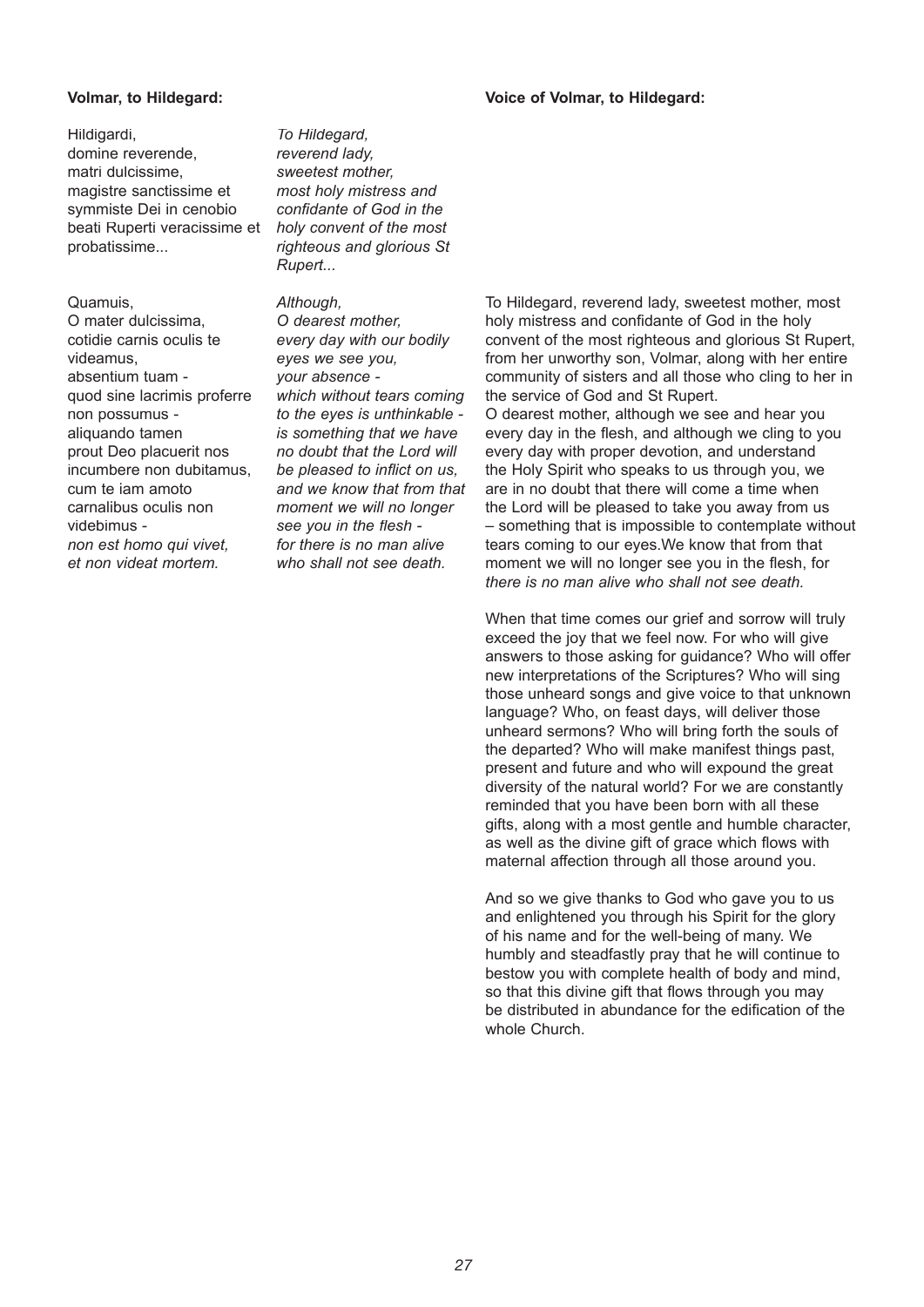#### **Hildegard, to Abbot Ludwig:**

### **Voice of Hildegard, to Abbot Ludwig:**

| Deo etiam et tibi,<br>mitis pater Ludovice | I give thanks to God,<br>and to you,<br>dear gentle father Ludwig |
|--------------------------------------------|-------------------------------------------------------------------|
| adjutor meus,                              | my helper has been                                                |
| mihi ablatus est.                          | taken away from me.                                               |

Dear gentle father Ludwig, poor little creature that I am in my frailty and anguish, I give thanks to God, and to you, because you have considered me worthy of your sympathy. Now, like an orphan I have been left to labour on God's work all alone, because, as has been pleasing to God, my helper has been taken away from me. The book, which, through the grace of the Holy Spirit according to a true vision, I have written with his help, is not yet finished; but as soon as the writing is complete I will submit it to you for correction.

#### **Final crisis and victory over the devil Act 2 - scene 9**

#### **Hildegard, to the prelates at Mainz:**

| Ad verum lumen ut soleo<br>aspexi, et vigilantibus oculis<br>in anima mea vidi quod, si<br>iuxta preceptum ipsorum<br>corpus eiusdem mortui<br>efferretur, eiectio illa in<br>modum magne nigredinis<br>ingens periculum loco nostro<br>minaretur<br>et in similitudine atre nubis<br>nos circumvallaret. | I turned to the True Light<br>for guidance; and with<br>open eyes in my soul I<br>could see quite clearly that<br>if this demand were carried<br>out and the dead man's<br>body were disinterred, we<br>would be placed in mortal<br>danger and would soon be<br>enshrouded in an ominous<br>black cloud. |                                                           |
|-----------------------------------------------------------------------------------------------------------------------------------------------------------------------------------------------------------------------------------------------------------------------------------------------------------|-----------------------------------------------------------------------------------------------------------------------------------------------------------------------------------------------------------------------------------------------------------------------------------------------------------|-----------------------------------------------------------|
| Unde et corpus eiusdem<br>defuncti<br>nec efferre presumpsimus                                                                                                                                                                                                                                            | We have therefore decided<br>not to remove the dead<br>man's body                                                                                                                                                                                                                                         | Following a<br>creator bef<br>to write the<br>our authori |
| ingenti tristitia                                                                                                                                                                                                                                                                                         | an overwhelming sadness                                                                                                                                                                                                                                                                                   | a certain de<br>here by his                               |
| et audivi vocem<br>a vivente luce                                                                                                                                                                                                                                                                         | I then heard a voice<br>from the Living Light                                                                                                                                                                                                                                                             | authorities<br>removed fr<br>to the True                  |
| procedentem<br>de diversis generibus laudum                                                                                                                                                                                                                                                               | speaking about the<br>different kinds of praises,                                                                                                                                                                                                                                                         | my soul I c<br>were carrie<br>disinterred,                |
| de quibus David<br>in psalmo dicit                                                                                                                                                                                                                                                                        | of which David<br>in the Psalms says                                                                                                                                                                                                                                                                      | and would<br>cloud.                                       |
|                                                                                                                                                                                                                                                                                                           |                                                                                                                                                                                                                                                                                                           | $M_0$ have the                                            |

**Voice of Hildegard, to the prelates at Mainz:**

a vision implanted in my soul by God my ore I was born, I have been compelled ese things because of an injunction that ties have brought against us concerning ead man who was quite properly buried own priest. Soon after this burial, the demanded that the man's body be om our cemetery. Filled with terror I turned Light for guidance; and with open eyes in ould see quite clearly that if this demand ed out and the dead man's body were we would be placed in mortal danger soon be enshrouded in an ominous black

We have therefore decided not to remove the dead man's body, since not only had he made his confession, but had also received both extreme unction and communion, and was buried without objection. But lest we should appear totally disobedient, in accordance with this injunction, we have so far ceased from our usual monthly practice of singing the divine offices and from receiving communion.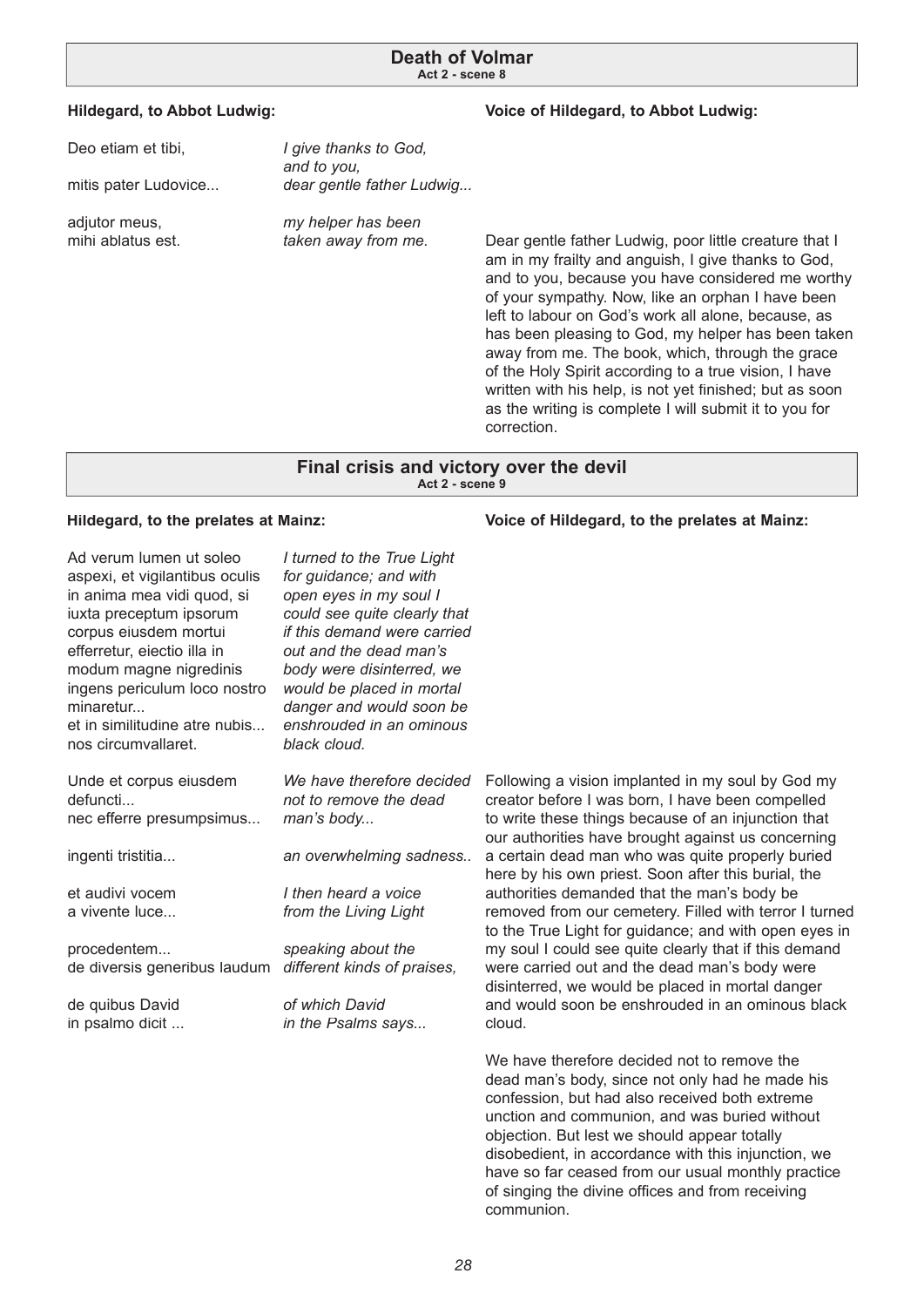As a result, my sisters and I have been struck down by a sense of deep bitterness and overwhelming sadness. In a state of deep depression, I then heard these words in a vision: 'you must never heed the words of humans ordering you to abandon the holy sacraments, since these emanate from the Virgin Mary, and thus provide you with your very health.'

I then heard a voice from the Living Light speaking about the different kinds of praises, as David says in the Psalms: *'Praise him with the sound of the trumpet; praise him with the psaltery and harp'*… and so forth, until the words *'let every spirit praise the Lord'.* From these words about material things we can learn about spiritual things, since clearly it is the very material fabric and quality of these worldly instruments that gives our innermost being the best chance to offer the very highest praises in our Offices.

…

Indeed, the holy prophets were inspired not only to compose psalms and canticles (the singing of which would set alight the hearts of all that heard them) but also to construct instruments of different kinds, thus creating polyphony. Hence, through both the form and quality of the instruments and the meaning of the words they accompany, the listeners, so stirred up and excited by these outward things, would become enlightened within.

In such a way, the holy prophets delighted the soul through their mastery of both celestial singing and earthly instrumental music, as they sang and played together, recalling the music of Adam before his Fall which, though conceived by the Holy Spirit, used all aspects of the art of music to achieve a sweet and harmonious resonance.

You prelates must therefore exercise the greatest vigilance, informed by thorough discussion of all the facts, before brandishing injunctions over a church community forbidding them from singing praises to God, or from administering the holy sacraments. You must also take care, in your ardent desire to execute God's justice, that you do not incite each other to hatred or resentment, or provoke any desire for revenge; and you must always be wary of being tricked in your judgements by Satan, who banished man from celestial harmony and the delights of paradise.

This time is a time for womankind, because the justice of God is weak. But the full strength of God's justice is now to be deployed, as this warrior woman rises up against injustice, so that it might fall defeated.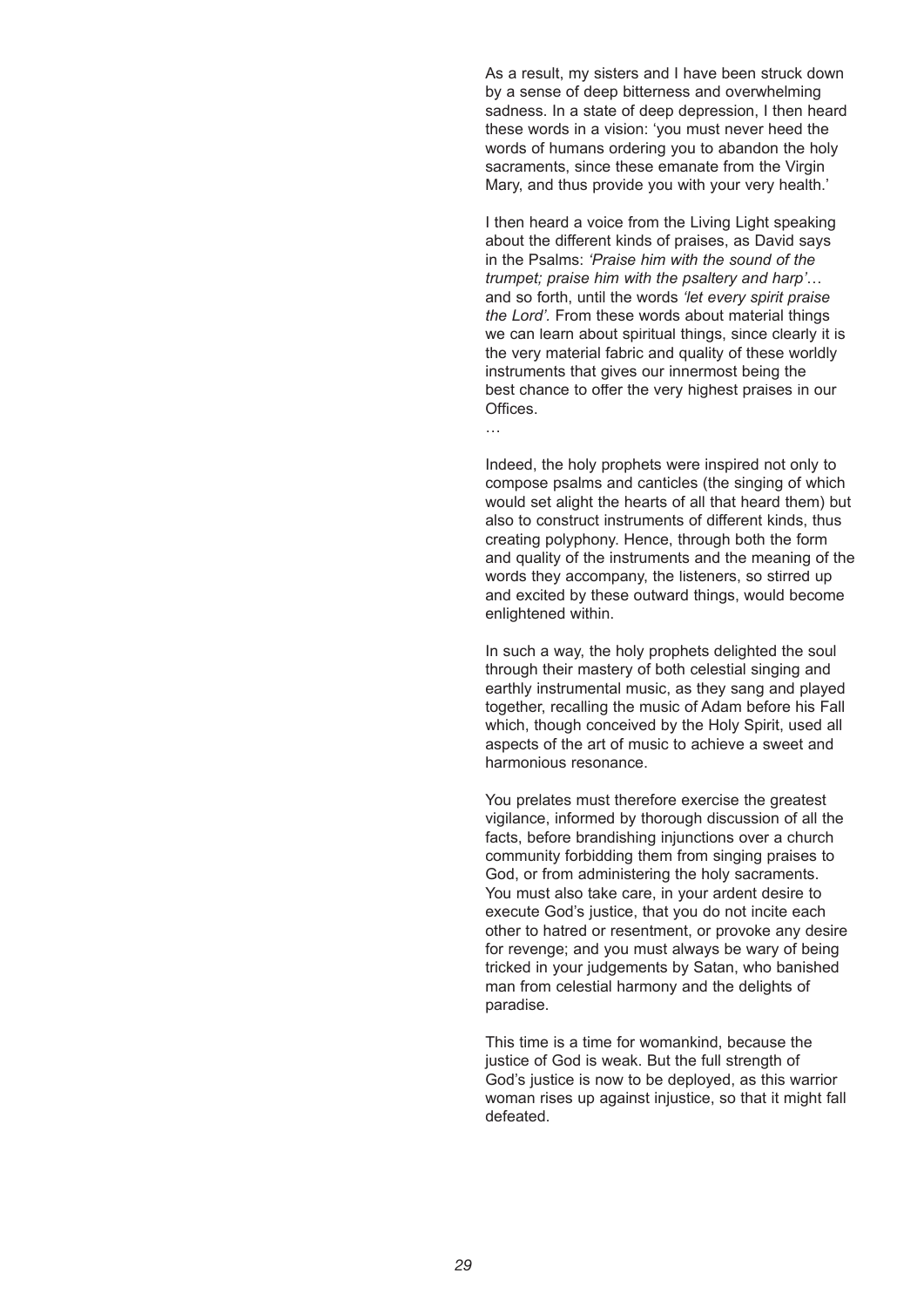**Humilitas** Ligate ergo istum, O Virtutes preclare!

### **Virtutes**

O regina nostra, tibi parebimus, et precepta tua in omnibus adimplebimus.

### **Diabolus**

Tu nescis quid colis, quia venter tuus vacuus est pulchra forma de viro sumpta - ubi transis preceptum quod Deus in suavi copula precepit; unde nescis quid sis!

### **Humility:**

Bind him then, you shining Virtues!

#### **Virtues:**

Queen of us all, we obey you - we shall carry out your orders to the full.

#### **Devil:**

You don't know what you are nurturing, for your belly is devoid of the beautiful form that woman receives from man; in this you transgress the command that God enjoined in the sweet act of love; so you don't even know what you are!

#### **Voice of Christian, Archbishop of Mainz, to Hildegard:**

Christian, who by the grace of God is elected archbishop of Mainz, to Hildegard, venerable and beloved mistress in Christ, and the whole community of brides in Christ who serve God with her, praying that she may rise from virtue unto virtue to meet the God of gods in Sion.

Dearest lady in Christ, the astonishing evidence as to the truth of the manifestation of your holy discourse requires that our soul pay special heed to your demands, lest they themselves bring retribution on us. And so we are happy to endorse what has been granted you in your holy prayers, inclining towards you all the very best intentions of our heart….

Furthermore, we find that the evidence of your innocence in this matter is so strong, that we offer you our most heartfelt condolences for the grief and tribulation you have suffered through the suspension of holy offices.

Accordingly and properly, and with sympathy from our innermost heart, we have written back to the church in Mainz in the following terms: if indeed it is clear that the absolution of the dead man in question has been asserted by qualified men, we order that you resume the normal celebration of your divine offices. Indeed, if through our fault or ignorance we have caused you any annoyance in this matter, we ask you to grant us the full extent of your forgiveness, and that you do not retract your mercy from him who comes asking for it; furthermore, if you consider us worthy, we ask that you prevail upon the Father of all mercies, presenting us as healthy and unblemished before you and the church of Mainz, to the glory of God and your church, and for the well-being of our soul.

#### *Ordo virtutum*

#### **Virtutes:**

O pater omnipotens, ex te fluit fons in igneo amore, perduc filios tuos in rectum ventum velorum aquarum, ita ut et nos eos hoc modo perducamus in celestem Jerusalem.

#### **Virtues:**

Almighty Father, from you flowed a fountain in fiery love: guide your children into a fair wind, sailing the waters, so that we too may steer them in this way into the heavenly Jerusalem.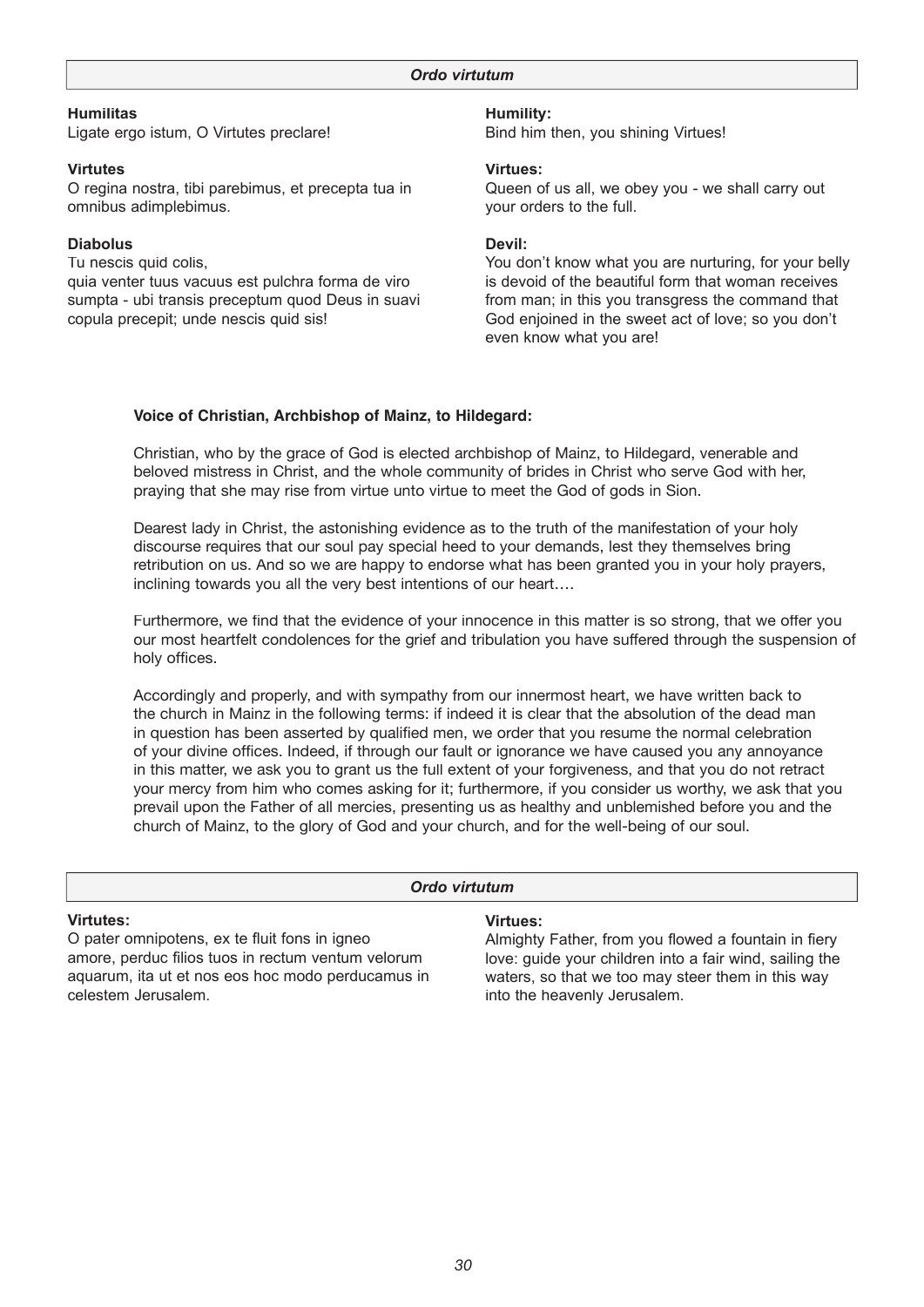#### **Symphony of the Blessed** *VISION 7* **Act 2 - scene 10**

### **Introduction**

### **Hildegard:**

*Deinde vidi lucidissimum aerem, in quo audivi in omnibus praedictis signifi cationibus mirabili modo diversum genus musicorum in laudibus civium supernorum gaudiorum in via veritatis fortiter perseverantium, ac in querelis revocatorum ad laudes eorundem gaudiorum, et in exhortatione virtutum se exhortantium ad salutem populorum quibus diabolicae insidiae repugnant; sed ipsae*  virtutes eas opprimunt, ita tamen quod sic fideles *homines tandem a peccatis ad superna per paenitentiam transeunt.*

#### **Hildegard:**

*Voices!*

**Hildegard:**

*Then I saw the lucent sky, in which I heard different kinds of music, marvellously embodying all the meanings I had heard before. I heard the praises of the joyous citizens of Heaven, steadfastly persevering in the ways of Truth; and the laments calling people back to those praises and joys; and the exhortations of the virtues, spurring one another on to secure the salvation of the peoples ensnared by the Devil. And the virtues destroyed his snares, so that the faithful at last through repentance passed out of their sins and into Heaven.*

#### **Choir: Choir:**

*RANZGIA!*

#### **Hildegard:**

*Et sonus ille, ut vox multitudinis in laudibus de supernis gradibus in harmonia symphonizans, sic dicebat:*

*And their song, like the voice of a multitude, making music in harmony praising the ranks of Heaven, had these words:*

| <b>Exhortation of the Virtues</b>                                                                                                                                  |                                                                                                                                                              |
|--------------------------------------------------------------------------------------------------------------------------------------------------------------------|--------------------------------------------------------------------------------------------------------------------------------------------------------------|
| Virtutes:                                                                                                                                                          | <b>Virtues:</b>                                                                                                                                              |
| Unde gaude, filia Sion,<br>Deus tibi multos reddit<br>quos serpens de te abscidere voluit;<br>qui nunc in maiori luce fulgent quam prius illorum<br>causa fuisset. | O daughter of Zion, rejoice that God restores you<br>So many cut off from you by the ancient serpent,<br>Who now shine brighter than ever they shone before. |
| Choir:                                                                                                                                                             | Choir:                                                                                                                                                       |
| RANZGIA!                                                                                                                                                           | Voices!                                                                                                                                                      |
| Hildegard:                                                                                                                                                         | Hildegard:                                                                                                                                                   |
| Itemque sonus ille, ut vox multitudinis, in exhortatione<br>virtutum in adjutorium hominum et in contradictione<br>repugnantium diabolicarum artium clamabat:      | And again a song resounded, like the voice of a<br>multitude, exhorting the virtues to help humanity and<br>oppose the inimical arts of the Devil.           |
| Victoria:                                                                                                                                                          | Victory:                                                                                                                                                     |
| Gaudete, o socii,<br>quia antiquus serpens ligatus est.                                                                                                            | Rejoice, comrades! The ancient serpent is bound!                                                                                                             |
| <b>Virtutes:</b>                                                                                                                                                   | <b>Virtues:</b>                                                                                                                                              |
| Laus tibi Christe, rex angelorum!                                                                                                                                  | Praise be to you, O Christ, King of the angels!                                                                                                              |
| Choir:                                                                                                                                                             | Choir:                                                                                                                                                       |
| RANZGIA!                                                                                                                                                           | <i>Voices!</i>                                                                                                                                               |